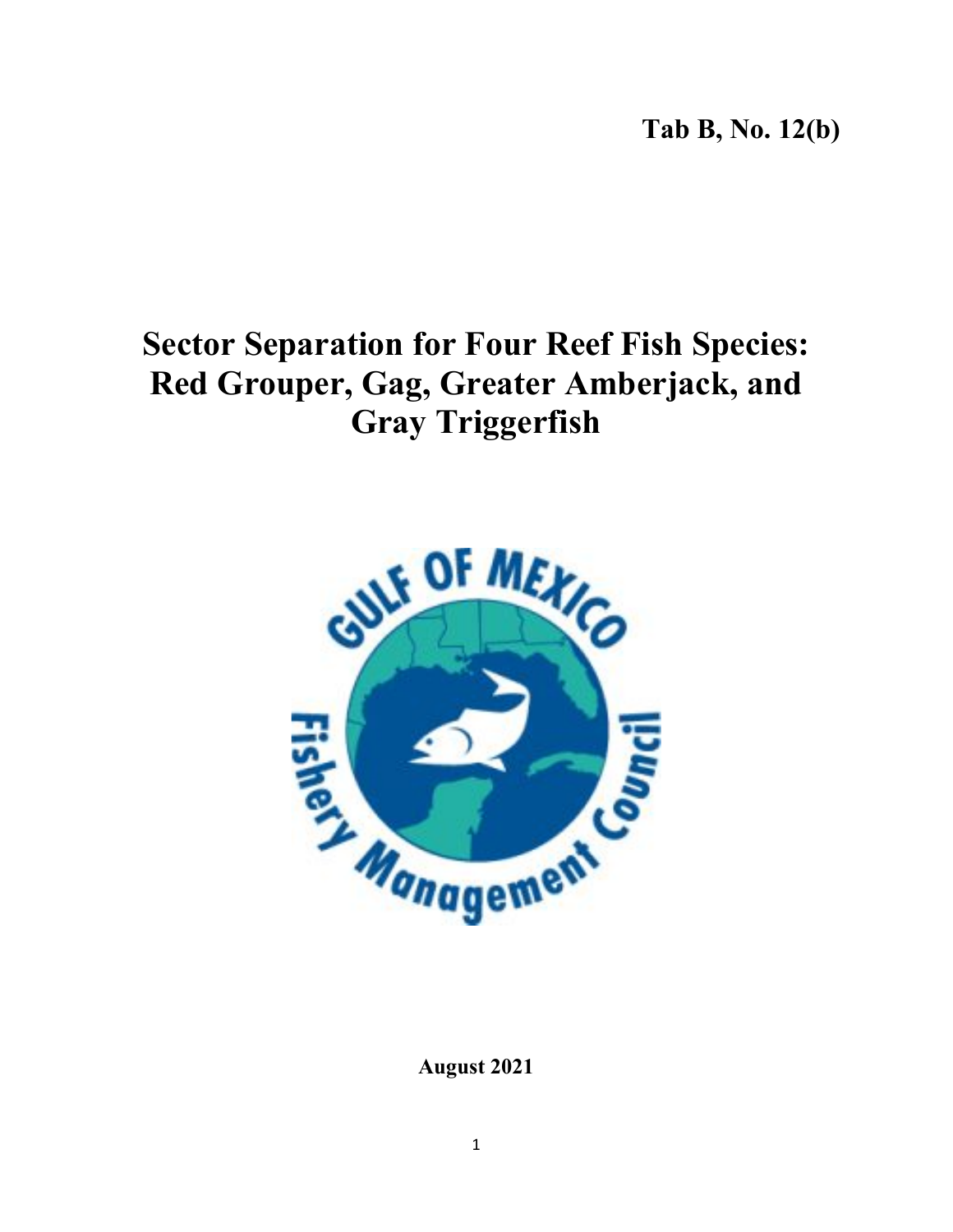#### **I. Introduction**

During its September 2020 meeting, the Gulf of Mexico Fishery Management Council (Council) approved a motion "to direct staff to develop a white paper that would develop separate sector allocations between the private and for-hire components of the recreational sector for the following four reef fish species: red and gag groupers, greater amberjack, and gray triggerfish." This document was prepared in response to the Council motion to support the Council's discussion during the January 2021 meeting.

With the approval of Amendment 40 to the Reef Fish FMP (GMFMC 2014), the Council formally established separate private angling and federal for-hire components of the recreational sector to better manage the red snapper recreational quota in the Gulf of Mexico, i.e., sector separation. The federal for-hire component includes all operators with a valid or renewable federal reef fish for-hire permit. The private angling component includes all other for-hire operators (e.g., state-licensed) and recreational anglers fishing from privately owned or rented vessels. If the Council decides to develop a regulatory action to address sector separation for the remaining major reef fish species with an existing recreational and commercial allocation (red grouper, gag, greater amberjack, and gray triggerfish), Amendment 40 could provide a template.

For each of the species under consideration, this document provides recreational landings and effort data by mode (i.e., private angling and for-hire), and potential management measures that could be included in a future sector separation amendment. The paper concludes by providing relevant management considerations, including the status of the stocks, as well as recent and current amendments and framework actions.

## **II. Recreational Landings and Effort**

This section discusses average landings and effort for red grouper, gag, greater amberjack, and gray triggerfish for various time intervals. The dataset used in this document covers the 1992- 2019 time period. Averages provided include an average for the full time series (1992-2019) and the full time series broken down in approximately 10-year averages (1992-2001, 2002-2011, and 2012-2019). In addition to summary tables with average landings and effort, tables providing annual landings and effort by mode are included for reference at the end of this document. Landings for the private angling component are provided in both MRIP-CHTS and MRIP-FES. Landings for the for-hire component are provided in MRIP-FES. Effort estimates for both components are all provided in MRIP-FES units. Because future management actions are expected to rely on landings in MRIP-FES units, landings in MRIP-CHTS units are included for comparison purposes only.

## *Red grouper*

Private angling and federal for-hire (headboat and charter) average landings for red grouper are provided in Table 1. As a percentage, average red grouper landings by the private angling component expressed in MRIP-FES units ranged from 82.8% (2012-2019 average) to 85.5% (1992-2001 average) of the total recreational red grouper landings. For the entire time series available (1992-2019), private anglers accounted for an average of 84.9% of the recreational red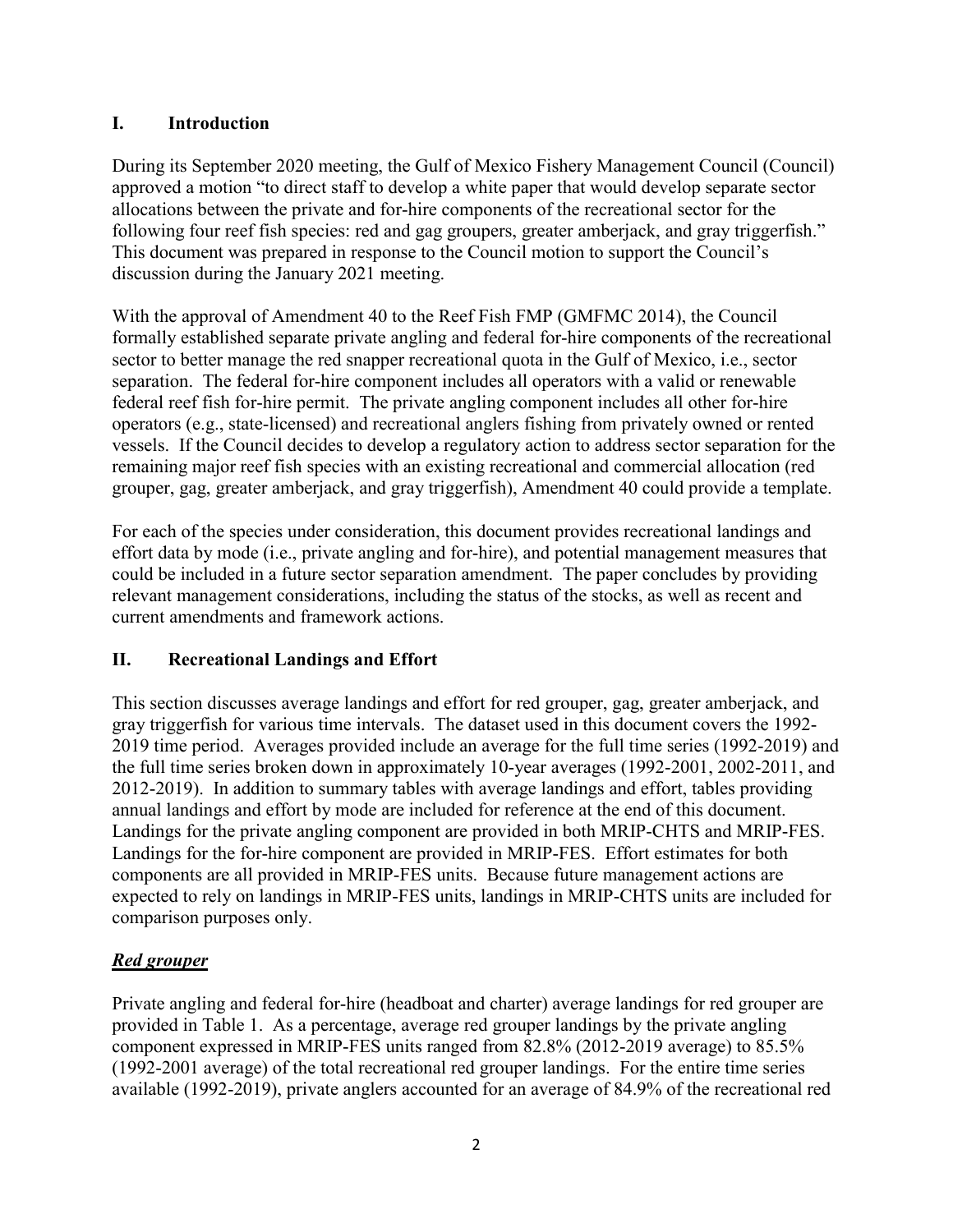grouper landings. Percentages landed by the for-hire component would correspond to the complement of the values presented for private angling landings, e.g., the 84.9% historical average landed by private anglers means that the for-hire component accounted for 15.1% of the landings during the same time interval (100% - 84.9%).

| Year                       | <b>Private Angling</b><br><b>MRIP CHTS</b> |         | <b>Private Angling</b><br><b>MRIP FES</b> | <b>For-Hire</b><br><b>MRIP FES</b> |            |
|----------------------------|--------------------------------------------|---------|-------------------------------------------|------------------------------------|------------|
|                            | Pounds                                     | Percent | Pounds                                    | Percent                            | Pounds     |
| Average<br>$(1992 - 2001)$ | 1,354,181.95                               | 75.6%   | 2,708,275.69                              | 85.5%                              | 401,936.48 |
| Average<br>$(2002 - 2011)$ | 1,011,394.29                               | 71.0%   | 2,440,951.03                              | 86.0%                              | 341,881.95 |
| Average<br>$(2012 - 2019)$ | 998,685.49                                 | 62.5%   | 2,755,945.86                              | 82.8%                              | 531,334.46 |
| Average<br>$(1992 - 2019)$ | 1,130,187.37                               | 70.2%   | 2,626,422.65                              | 84.9%                              | 417,459.29 |

**Table 1.** Private angling and for-hire average landings for **red grouper**.

Source: Averages computed from data Compiled by A. Gray (SERO).

MRIPACLspec\_rec81\_20wv3\_14Sep20wLACreel\_2014\_2019.xlsx;

MRIP\_FES\_rec81\_20wv3\_16Sep20wLACreel2014to2019.xlsx;

MRIP Survey Data (https://www.st.nmfs.noaa.gov/st1/recreational/MRIP\_Survey\_Data/)

Private angling and federal charter boats' average effort for red grouper measured in trips are provided in Table 2. Headboat effort is not included, because it is typically measured in angler days rather than trips. All effort estimates presented are expressed in MRIP-FES units. The number of trips shown are catch trips (trips during which red grouper were caught) plus target trips (trips during which red grouper were the primary or secondary target). As a percentage, average private angling effort for red grouper ranged from 90.1% (2012-2019 average) to 92.2% (1992-2001 average). For the entire time series (1992-2019), private anglers accounted for an average of 91.59% of the recreational effort for red grouper.

| Year                       | <b>Private Angling</b> |         | <b>Charter</b> |         |  |
|----------------------------|------------------------|---------|----------------|---------|--|
|                            | <b>Trips</b>           | Percent | <b>Trips</b>   | Percent |  |
| Average<br>$(1992 - 2001)$ | 1,040,685              | 92.2%   | 87,862         | 7.8%    |  |
| Average<br>$(2002 - 2011)$ | 1,293,646              | 92.0%   | 112,292        | 8.0%    |  |
| Average<br>$(2012 - 2019)$ | 1,160,029              | 90.1%   | 123,185        | 9.9%    |  |
| Average<br>$(1992 - 2019)$ | 1,160,366              | 91.5%   | 106,472        | 8.5%    |  |

**Table 2.** Private angling and charter average effort for **red grouper**.

Source: Averages computed from data compiled by A. Gray (SERO) from SEFSC MRIP FES Recreational Survey. Effort includes trips where red grouper was either caught or was the first or secondary target.

#### *Gag*

Private angling and federal for-hire (headboat and charter) average landings for gag are provided in Table 3. As a percentage, average private angling landings for gag expressed in MRIP-FES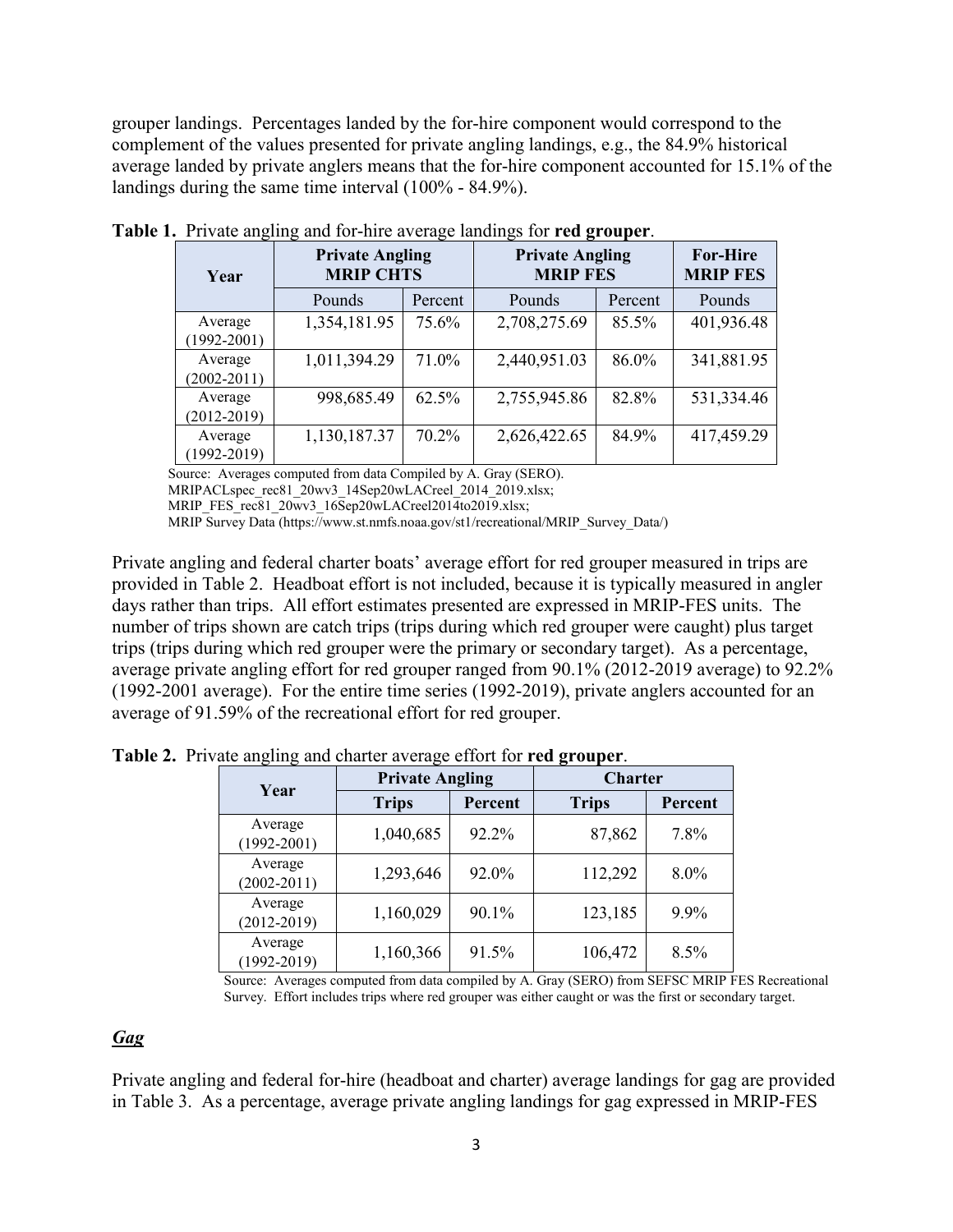units ranged from 80.0% (1992-2001 average) to 89.9% (2012-2019 average) of the total recreational gag landings. For the entire time series available (1992-2019), private anglers accounted for an average of 86.0% of the recreational gag landings. Percentages landed by the for-hire component would correspond to the complement of the values presented for private angling landings, e.g., the 86.0% historical average landed by private anglers means that the forhire component accounted for 14.0% of the landings during the same time interval (100% - 86.0%).

| Year                       | <b>Private Angling</b><br><b>MRIP CHTS</b> |         | <b>Private Angling</b><br><b>MRIP FES</b> | <b>For-Hire</b><br><b>MRIP FES</b> |               |
|----------------------------|--------------------------------------------|---------|-------------------------------------------|------------------------------------|---------------|
|                            | <b>Pounds</b>                              | Percent | <b>Pounds</b>                             | Percent                            | <b>Pounds</b> |
| Average<br>$(1992 - 2001)$ | 2,167,393.53                               | 62.7%   | 5,488,334.20                              | 80.0%                              | 1,256,978.83  |
| Average<br>$(2002 - 2011)$ | 2,164,087.33                               | 75.4%   | 5,505,846.23                              | 88.8%                              | 716,378.01    |
| Average<br>$(2012 - 2019)$ | 800,017.96                                 | 76.1%   | 2,205,138.55                              | 89.9%                              | 232,193.88    |
| Average<br>$(1992 - 2019)$ | 1,775,534.01                               | 71.1%   | 4,556,532.59                              | 86.0%                              | 771,111.41    |

**Table 3.** Private angling and for-hire landings for **gag** (1992-2019).

Source: Averages computed from data Compiled by A. Gray (SERO).

MRIPACLspec\_rec81\_20wv3\_14Sep20wLACreel\_2014\_2019.xlsx;

MRIP\_FES\_rec81\_20wv3\_16Sep20wLACreel2014to2019.xlsx;

MRIP Survey Data (https://www.st.nmfs.noaa.gov/st1/recreational/MRIP\_Survey\_Data/)

Private angling and federal charter boats' average effort for gag measured in trips are provided in Table 4. Headboat gag effort is not included because it is typically measured in angler days rather than trips. All effort estimates presented are expressed in MRIP-FES units. The number of trips shown are catch trips (trips during which gag were caught) plus target trips (trips during which gag were the primary or secondary target). As a percentage, average private angling effort for gag ranged from 88.4% (1992-2001 average) to 94.4% (2002-2011 average). For the entire time series (1992-2019), private anglers accounted for an average of 91.9% of the recreational effort for gag.

| Year                       | <b>Private Angling</b> |         | <b>Charter</b> |         |  |
|----------------------------|------------------------|---------|----------------|---------|--|
|                            | <b>Trips</b>           | Percent | <b>Trips</b>   | Percent |  |
| Average<br>$(1992 - 2001)$ | 1,523,374              | 88.4%   | 202,365        | 11.6%   |  |
| Average<br>$(2002 - 2011)$ | 2,320,518              | 94.4%   | 139,330        | 5.6%    |  |
| Average<br>$(2012 - 2019)$ | 1,299,309              | 93.8%   | 85,002         | $6.2\%$ |  |
| Average<br>$(1992 - 2019)$ | 1,744,734              | 91.9%   | 148,994        | 8.1%    |  |

**Table 4.** Private angling and charter effort for **gag** (1992-2019).

Source: Averages computed from data compiled by A. Gray (SERO) from SEFSC MRIP FES Recreational Survey. Effort includes trips where gag was either caught or was the first or secondary target.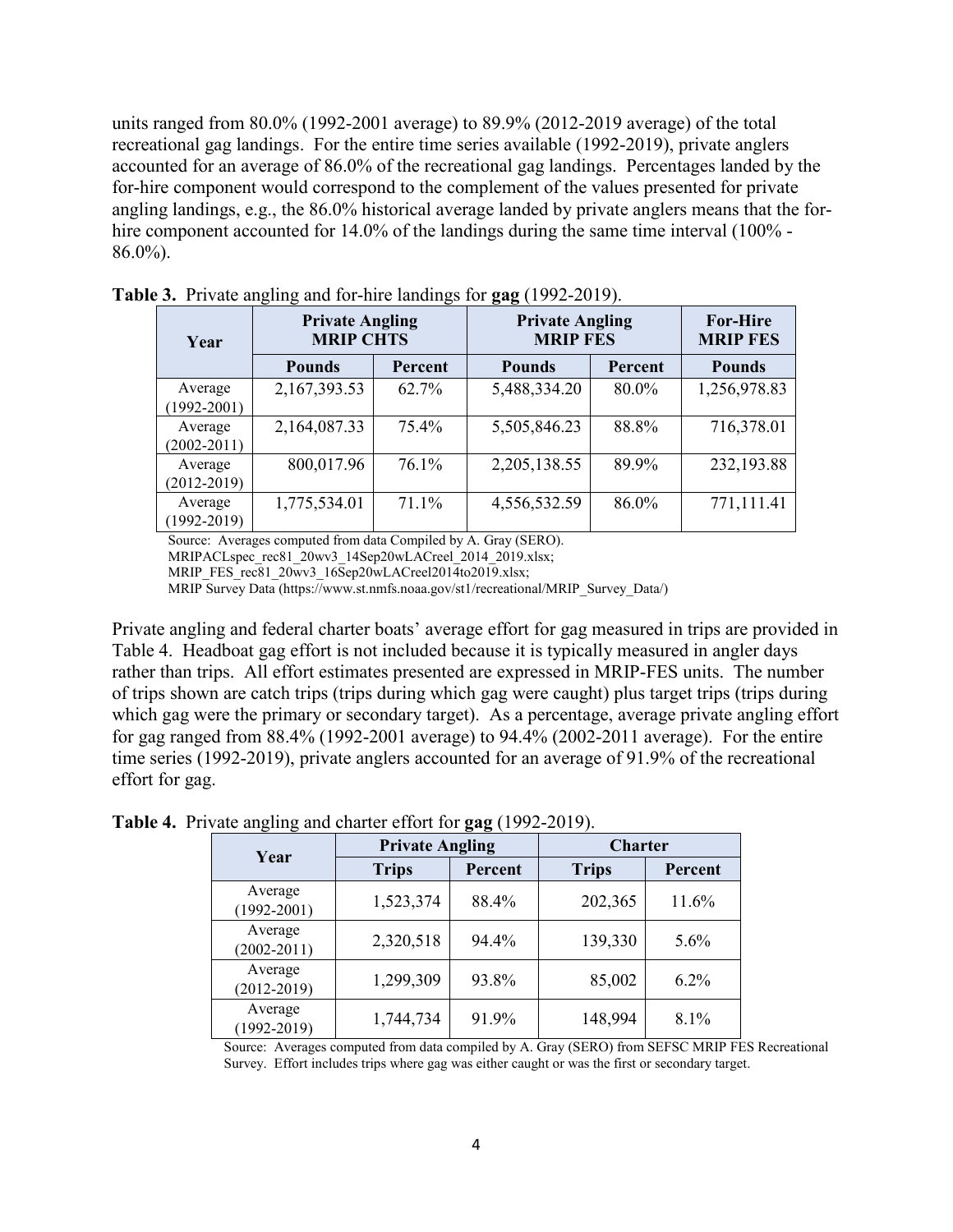#### *Greater Amberjack*

Private angling and federal for-hire (headboat and charter) greater amberjack average landings are provided in Table 5. As a percentage, private angling average landings for greater amberjack expressed in MRIP-FES units ranged from 50.3% (1992-2001 average) to 73.6% (2012-2019 average) of the total recreational greater amberjack landings. For the entire time series (1992- 2019), private anglers accounted for an average of 64.6% of the recreational landings of greater amberjack. Percentages landed by the for-hire component correspond to the complement of the percentages provided for private angling landings, e.g., the 64.6% historical average landed by private anglers means that the for-hire component accounted for 35.4% of the greater amberjack landings during the same time interval (100% - 64.6%).

| Year                       | <b>Private Angling</b><br><b>MRIP CHTS</b> |         | <b>Private Angling MRIP</b><br><b>FES</b> | <b>For-Hire</b><br><b>MRIP FES</b> |               |
|----------------------------|--------------------------------------------|---------|-------------------------------------------|------------------------------------|---------------|
|                            | <b>Pounds</b>                              | Percent | <b>Pounds</b>                             | Percent                            | <b>Pounds</b> |
| Average<br>$(1992 - 2001)$ | 573,684.60                                 | 33.1%   | 1,246,877.09                              | 50.3%                              | 1,982,635.16  |
| Average<br>$(2002 - 2011)$ | 933,590.37                                 | 48.7%   | 2,607,467.74                              | 71.7%                              | 910,259.63    |
| Average<br>$(2012 - 2019)$ | 708,222.97                                 | 56.4%   | 1,608,823.92                              | 73.6%                              | 573,431.83    |
| Average<br>$(1992 - 2019)$ | 740,661.91                                 | 45.3%   | 1,836,215.70                              | 64.6%                              | 1,197,014.37  |

**Table 5.** Private angling and for-hire landings for **greater amberjack** (1992-2019).

Source: Averages computed from data compiled by A. Gray (SERO)

MRIPACLspec\_rec81\_20wv3\_14Sep20wLACreel\_2014\_2019.xlsx;

MRIP\_FES\_rec81\_20wv3\_16Sep20wLACreel2014to2019.xlsx;

MRIP Survey Data (https://www.st.nmfs.noaa.gov/st1/recreational/MRIP\_Survey\_Data/)

Private angling and federal charter boats' average effort for greater amberjack measured in trips are provided in Table 6. Headboat greater amberjack effort is not included because it is typically measured in angler days rather than trips. All effort estimates presented are expressed in MRIP-FES units. The number of trips shown are catch trips (trips during which greater amberjack were caught) plus target trips (trips during which greater amberjack were the primary or secondary target). As a percentage, private angling average effort for greater amberjack ranged from 62.8% (1992-2001 average) to 86.0% (2012-2019 average). For the entire time series (1992-2019), private anglers accounted for an average of 77.1% of the recreational greater amberjack effort.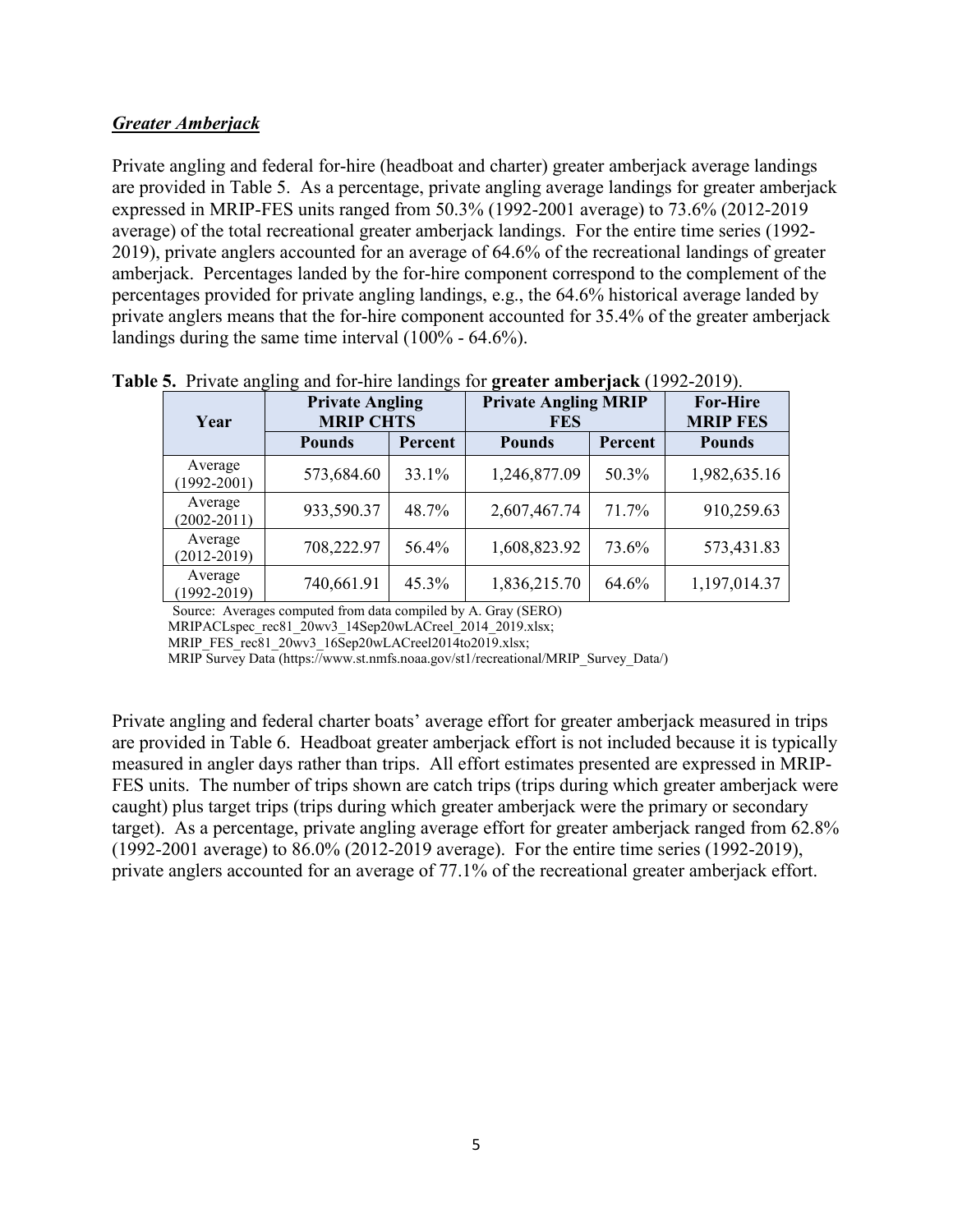| Year                       | <b>Private Angling</b> |         | <b>Charter</b> |         |  |
|----------------------------|------------------------|---------|----------------|---------|--|
|                            | <b>Trips</b>           | Percent | <b>Trips</b>   | Percent |  |
| Average<br>$(1992 - 2001)$ | 167,578                | 62.8%   | 80,443         | 37.2%   |  |
| Average<br>$(2002 - 2011)$ | 353,838                | 85.0%   | 58,338         | 15.0%   |  |
| Average<br>$(2012 - 2019)$ | 284,795                | 86.0%   | 45,376         | 14.0%   |  |
| Average<br>$(1992 - 2019)$ | 264,396                | 77.1%   | 62,684         | 22.9%   |  |

**Table 6.** Private angling and charter effort for **greater amberjack** (1992-2019).

Source: Averages computed from data compiled by A. Gray (SERO) from SEFSC MRIP FES Recreational Survey. Effort includes trips where greater amberjack was either caught or was the first or secondary target.

#### *Gray Triggerfish*

Private angling and federal for-hire (headboat and charter) average landings for gray triggerfish are provided in Table 7. As a percentage, average private angling landings for gray triggerfish expressed in MRIP-FES units ranged from 48.8% (1992-2001 average) to 83.7% (2012-2019 average) of the total recreational gray triggerfish landings. For the entire time series (1992- 2019), private anglers accounted for an average of 68.5% of the recreational gray triggerfish landings. Percentages landed by the for-hire component correspond to the complement of the percentages provided for private angling landings, e.g., the 68.5% historical average landed by private anglers means that the for-hire component accounted for 31.5% of the gray triggerfish landings during the same time interval (100% - 68.5%).

| Year                       | <b>Private Angling</b><br><b>MRIP CHTS</b> |         | <b>Private Angling</b><br><b>MRIP FES</b> | <b>For-Hire</b><br><b>MRIP FES</b> |               |
|----------------------------|--------------------------------------------|---------|-------------------------------------------|------------------------------------|---------------|
|                            | <b>Pounds</b>                              | Percent | <b>Pounds</b>                             | Percent                            | <b>Pounds</b> |
| Average<br>$(1992 - 2001)$ | 334,898.93                                 | 22.3%   | 726,566.28                                | 48.8%                              | 852,135.59    |
| Average<br>$(2002 - 2011)$ | 324,675.15                                 | 26.0%   | 995,186.83                                | 75.9%                              | 304,589.96    |
| Average<br>$(2012 - 2019)$ | 211,412.92                                 | 32.3%   | 543,802.73                                | 83.7%                              | 114,271.17    |
| Average<br>$(1992 - 2019)$ | 295,965.86                                 | 26.5%   | 770,284.03                                | 68.5%                              | 445,765.17    |

**Table 7.** Private angling and for-hire landings for **gray triggerfish** (1992-2019).

Source: Averages computed from data compiled by A. Gray (SERO) from

MRIP Survey Data (https://www.st.nmfs.noaa.gov/st1/recreational/MRIP\_Survey\_Data/)

Private angling and federal charter boats' average effort for gray triggerfish measured in trips are provided in Table 8. Headboat effort for gray triggerfish is not included because it is typically measured in angler days rather than trips. All effort estimates presented are expressed in MRIP-FES units. The number of trips shown are catch trips (trips during which gray triggerfish were

MRIPACLspec\_rec81\_20wv3\_14Sep20wLACreel\_2014\_2019.xlsx;

MRIP\_FES\_rec81\_20wv3\_16Sep20wLACreel2014to2019.xlsx;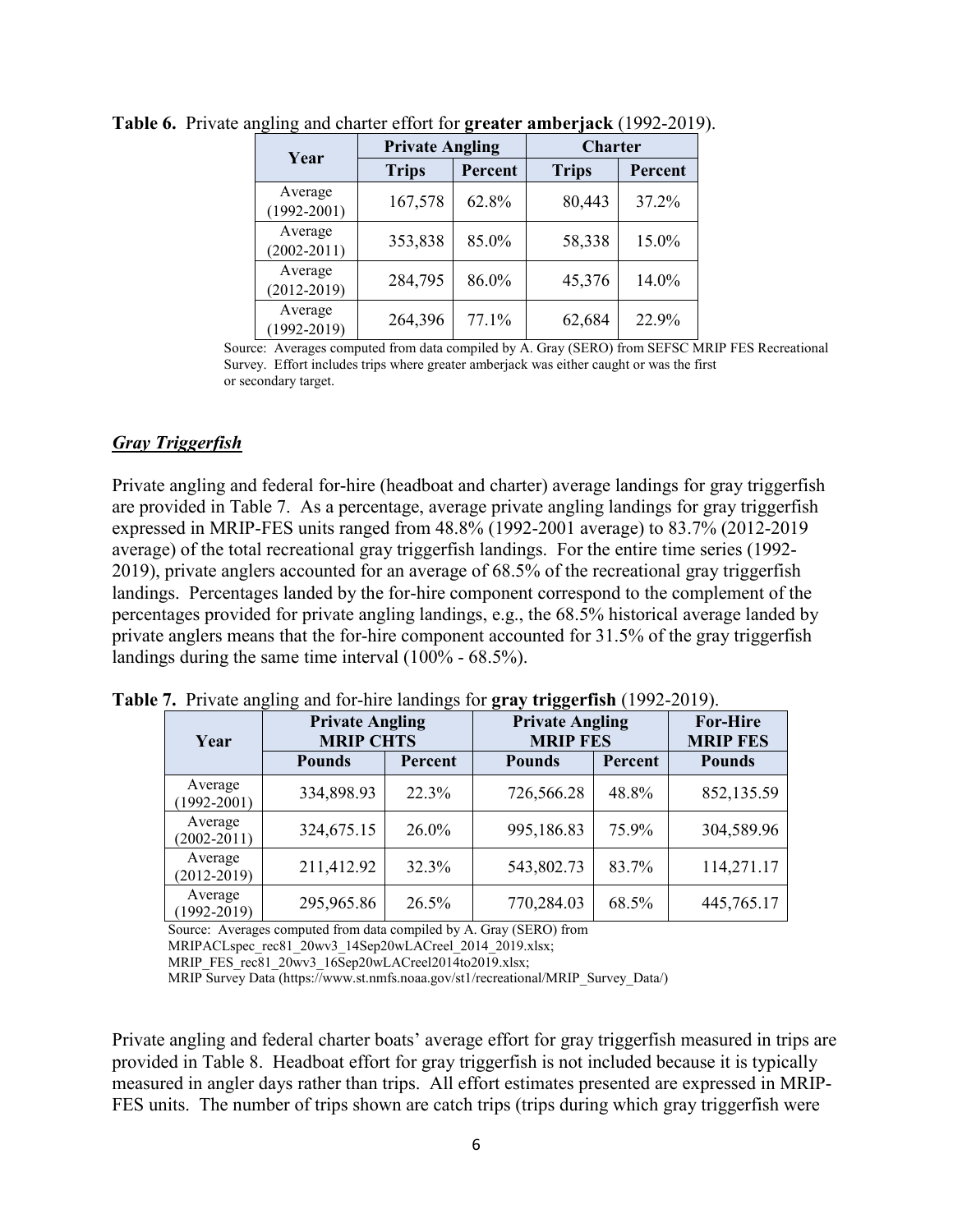caught) plus target trips (trips during which gray triggerfish were the primary or secondary target). As a percentage, average private angling effort for gray triggerfish ranged from 62.6% (1992-2001 average) to 83.9% (2012-2019 average). For the entire time series (1992-2019), private anglers accounted for an average of 75.3% of the recreational gray triggerfish effort. Between 1992 and 2019, charter effort averaged 24.7% of the recreational gray triggerfish trips.

|                            | <b>Private Angling</b> |         | <b>Charter</b> |         |  |
|----------------------------|------------------------|---------|----------------|---------|--|
| Year                       | <b>Trips</b>           | Percent | <b>Trips</b>   | Percent |  |
| Average<br>$(1992 - 2001)$ | 308,772                | 62.6%   | 182,428        | 37.4%   |  |
| Average<br>$(2002 - 2011)$ | 483,389                | 81.7%   | 107,559        | 18.3%   |  |
| Average<br>$(2012 - 2019)$ | 477,027                | 83.9%   | 92,352         | 16.1%   |  |
| Average<br>$(1992 - 2019)$ | 416,831                | 75.3%   | 130,782        | 24.7%   |  |

**Table 8.** Private angling and charter effort for **gray triggerfish** (1992-2019).

Source: Averages computed from data compiled by A. Gray (SERO) from SEFSC MRIP FES Recreational Survey. Effort includes trips where gray triggerfish was either caught or was the first or secondary target.

#### **III. Potential Actions for a Sector Separation Amendment**

Should the Council elect to develop an amendment to the Reef Fish FMP to consider sector separation for some or all of the reef fish species discussed in this document, actions included in Amendment 40 could provide a starting point for the structure of the future amendment. Thus, a hypothetical future amendment could include at least three management actions.

The first action would consider the establishment of a private angling component and a federal for-hire component for the management of some or all reef fish species discussed. The Council could consider several alternatives and options including the preferred alternative in Amendment 40. Amendment 40 defined the federal for-hire component to include all for-hire operators with a valid or renewable federal charter/headboat permit for reef fish and established a private angling component including all other for-hire operators (e.g., state-licensed) and recreational anglers fishing from privately owned or rented vessels. This action could also include options to determine the species to be managed under sector separation (all species listed or a subset of the species).

For the species selected to be managed with sector separation, the second action would determine the percentages of each species' recreational ACL to allocate to the private angling and for-hire components. Allocation alternatives could be based on landings during a variety of time intervals or rely on alternative allocation methods to be determined by the Council. For reference, Amendment 40 allocated the red snapper ACL between components based on the percentages landed by each component during the entire time series available at the time (1986- 2013) and the percentages landed during the last eight years of the dataset used at the time (2006-2013).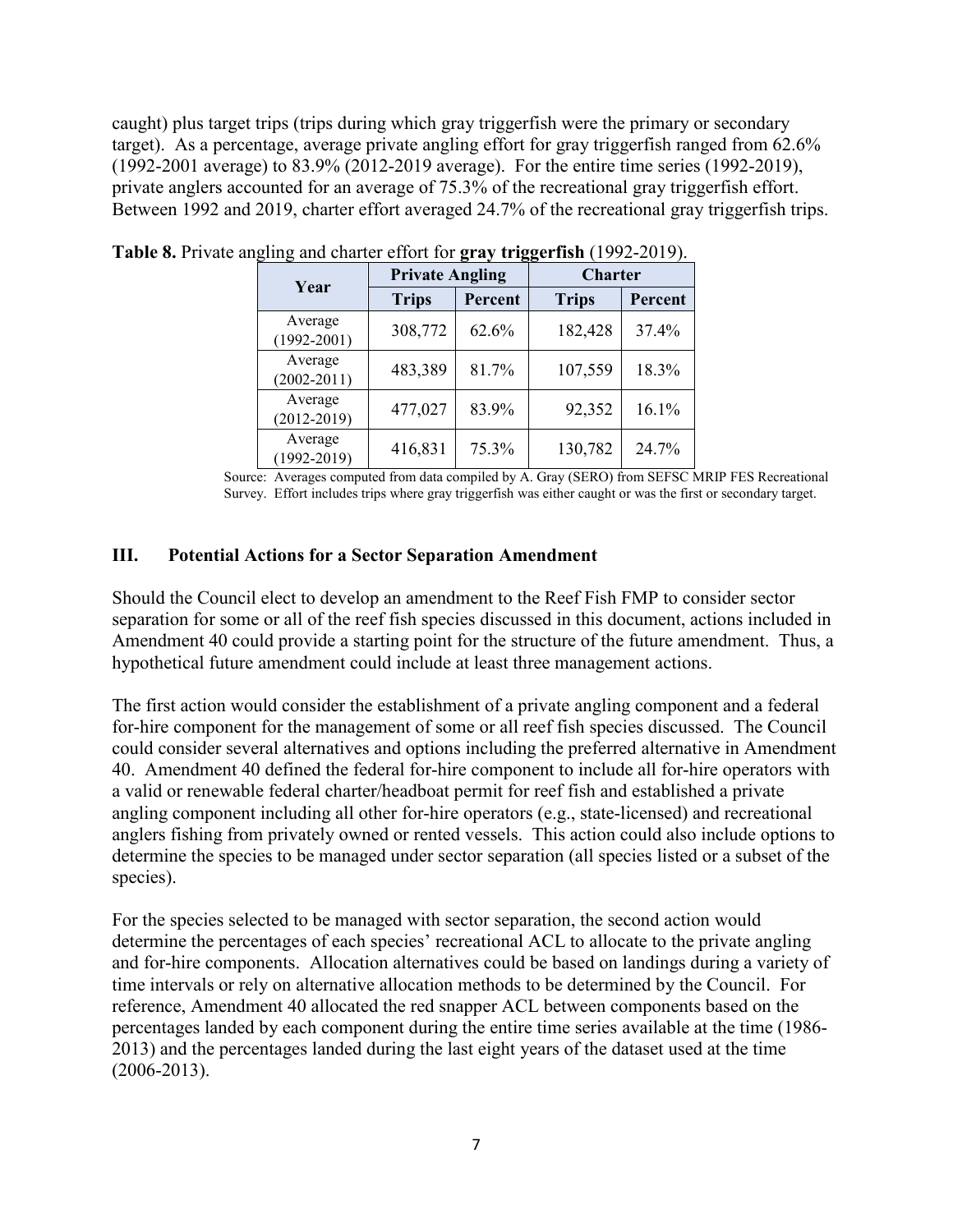Finally, the third action could address recreational closure provisions. For example, this action could consider the establishment of component-specific annual catch targets and include additional provisions to determine season length for each component.

#### **IV. Management Considerations**

This section provides the stock status and as well as recent and current actions being evaluated by the Council for the four subject stocks.

## *Red grouper*

Currently, the red grouper stock is not overfished and is not undergoing overfishing.

At its January 2021 meeting, the Council will review a draft of Reef Fish Amendment 53 that addresses the results of the recent stock assessment (SEDAR 61 2019). The amendment considers modifying the allocation of red grouper between the recreational and commercial sectors based on updated historical recreational harvest data. Based on the allocation decision made in the first action, the amendment considers alternatives that would revise the OFLs, ABCs, ACLs, and ACTs based on the stock assessment results and the resultant yield projections.

# *Gag*

Currently, the gag grouper stock is not overfished and is not undergoing overfishing. There are no actions currently under development by the Council that would affect recreational management of the gag stock. A stock assessment for gag (SEDAR 72) is currently underway.<sup>[1](#page-7-0)</sup>

## *Greater Amberjack*

As of the [2](#page-7-1)020 fourth quarter status of the stocks report,<sup>2</sup> greater amberjack is no longer undergoing overfishing, but remains overfished. At its January 2021 meeting, the SSC reviewed the results of the SEDAR 70 (2020) stock assessment. Based on SEDAR 70, the SSC determined that greater amberjack is overfished and is undergoing overfishing. It is likely that the Council will initiate a new amendment to address further changes to the management of greater amberjack.

An update assessment was completed in 2016 (SEDAR 33 Update), from which the SSC concluded in 2017 that greater amberjack was overfished and undergoing overfishing, and that the stock would not be rebuilt by 2019. In response, the Council completed two framework actions in 2017. The first reduced the catch levels (ABC, ACL, and ACT) for 2018 and 2019, followed by an increase in 2020 and beyond (GMFMC 2017c). These catch levels were expected to end overfishing and rebuild the stock by 2027. In addition, this framework action modified the fixed season closure for the recreational sector to be January 1 through June 30

<span id="page-7-0"></span><sup>&</sup>lt;sup>1</sup> [https://sedarweb.org/docs/supp/S72\\_schedule\\_FINAL\\_v5.pdf](https://sedarweb.org/docs/supp/S72_schedule_FINAL_v5.pdf)

<span id="page-7-1"></span><sup>&</sup>lt;sup>2</sup> Greater amberjack was classified as undergoing overfishing until October 2020. <https://media.fisheries.noaa.gov/2020-10/Q3%202020%20Stock%20StatusSummaryChanges.pdf?null>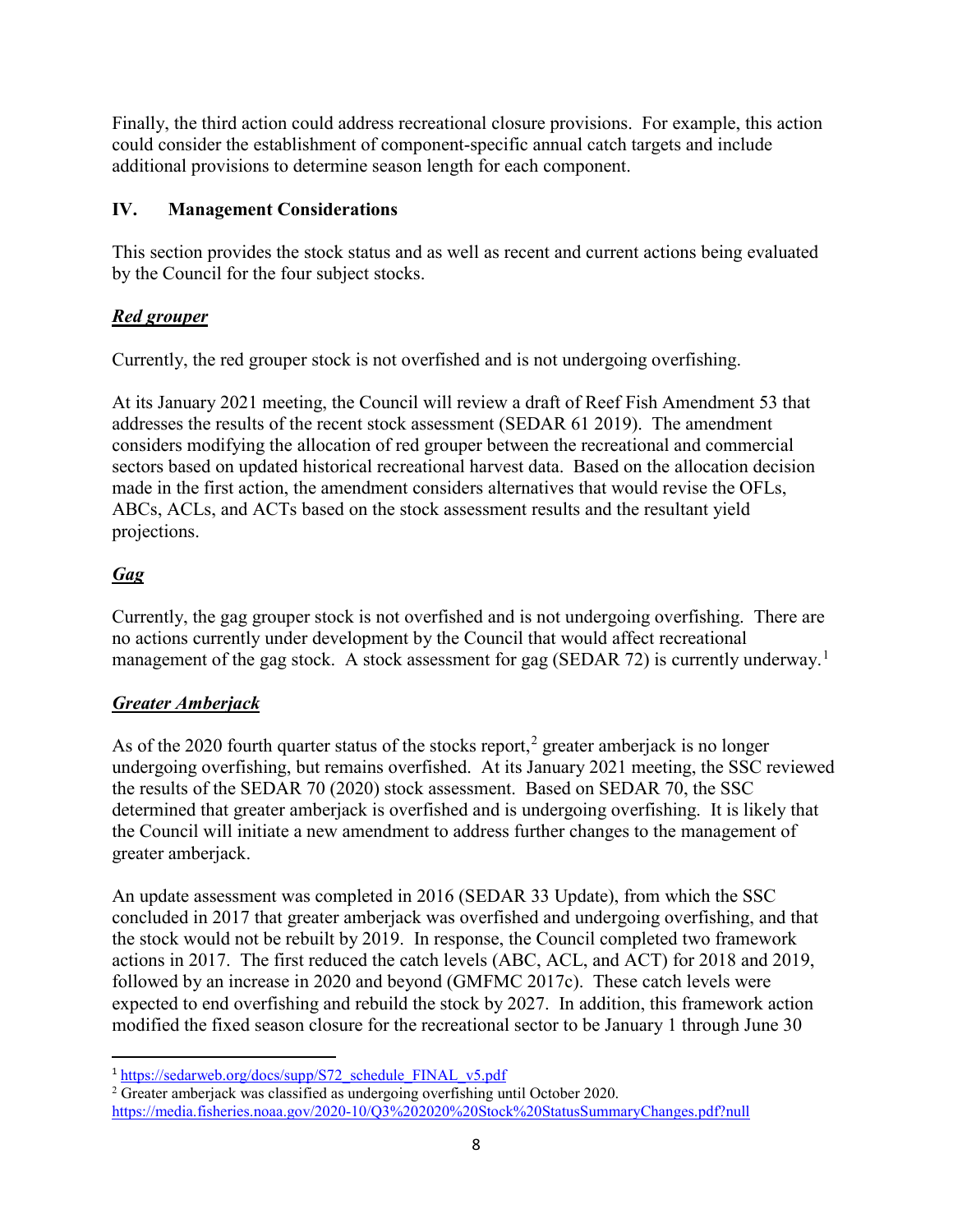each year. The second framework action modified the recreational fishing year to begin on August 1 and run through July 31 of the following year. It also modified the fixed closed season so that recreational harvest is prohibited from November  $1 -$ April 30 and June  $1 -$  July 31 (GMFMC 2017d).

A framework action, Modifications to the Greater Amberjack Recreational Management Measures, was initiated by the Council in June 2019. It included actions to establish recreational fishing zones and quotas, reduce the bag limit; establish a possession limit on multi-day trips, modify the fishing year to begin on January 1, and modify the recreational fixed closed season. The Council discontinued further work on the document in January 2020.

#### *Gray Triggerfish*

Currently, the gray triggerfish stock is not overfished and is not undergoing overfishing, although the stock is rebuilding (GMFMC 2017a).

At its January 2021, the Council will review a draft framework action to modify the gray triggerfish catch levels (ABC, ACL, and ACT). The action alternative would increase the catch levels based on the results of the 2020 Interim Analysis (NOAA 2020). Existing catch levels were established through Amendment 46 (GMFMC 2017b), implemented in 2018. A separate framework action will consider modifying the fixed closed season for the recreational sector's harvest of gray triggerfish. The Council will review the action at an upcoming meeting.

## *Generic*

The Southeast For-Hire Electronic Reporting Program was implemented January 5, 2021 (GMFMC 2017e). The amendment requires vessels with a federal charter/headboat permit for reef fish or pelagic fish to:

- Submit an electronic fishing report via a NMFS-approved hardware and software for each fishing trip before offloading fish from that fishing trip or within 30 minutes after the end of each trip if no fish were landed;
- Notify NMFS through a trip declaration (i.e., hail-out) before departing for any trip to identify if the trip will be for-hire or another trip type. If the vessel will be operating as a forhire vessel, the other details of the trip will need to be provided; and
- Use NMFS-approved hardware and software with global positioning system (GPS) location capabilities that, at a minimum, archives vessel position data during a trip for transmission to NMFS.

The hail-out and trip declaration requirements are effective January 5, 2021. The GPS location requirement will become effective later in 2021.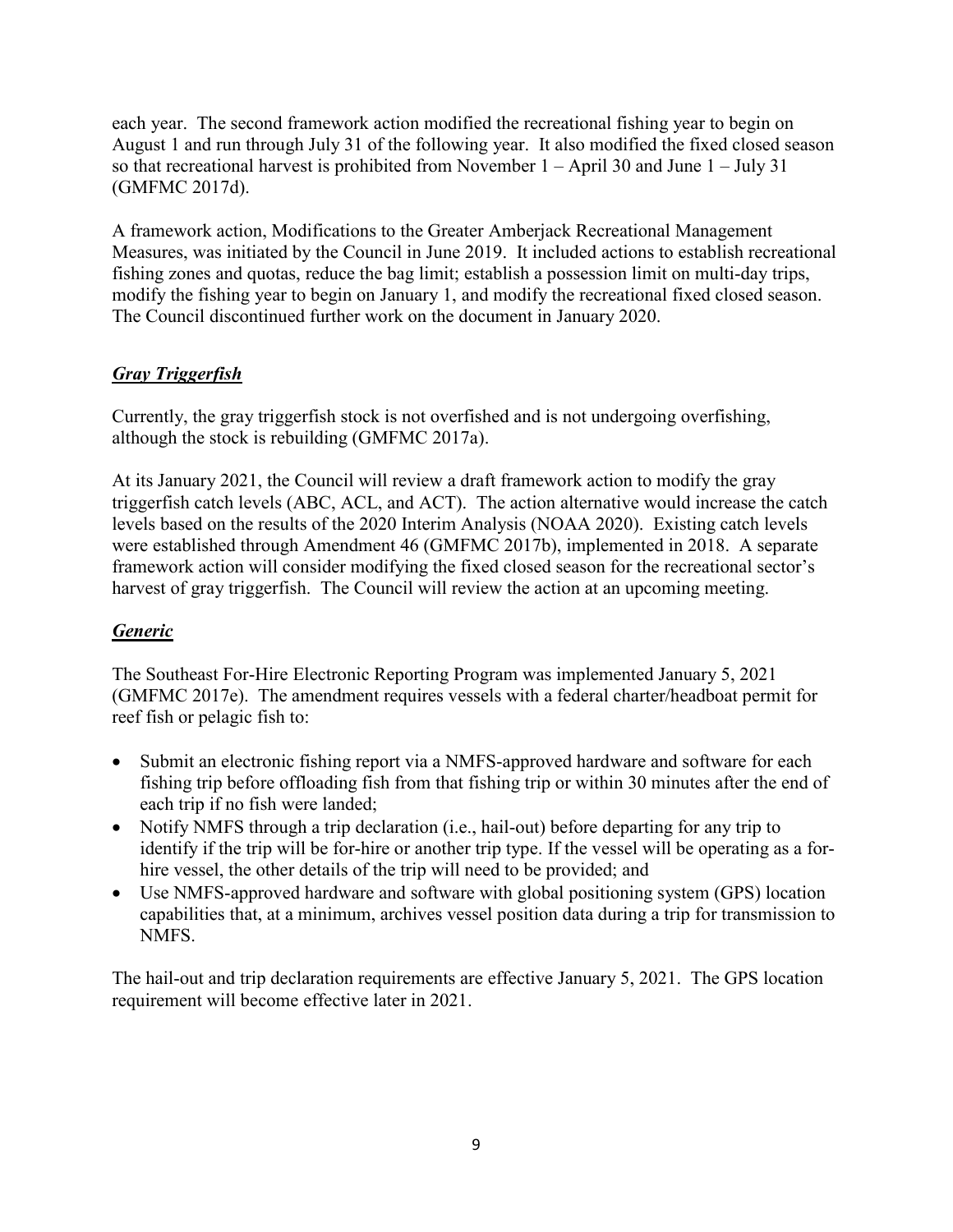#### **V. References**

GMFMC. 2014. Amendment 40 to the fishery management plan for the reef fish resources of the Gulf of Mexico: Recreational red snapper sector separation, including environmental impact statement, fishery impact statement, regulatory impact review, and regulatory flexibility act analysis. Gulf of Mexico Fishery Management Council. Tampa, Florida. 304 pp. <https://gulfcouncil.org/wp-content/uploads/RF-40-Final-Draft-12-17-2014.pdf>

GMFMC. 2017a. Amendment 44 (revised) to the fishery management plan for the reef fish resources of the Gulf of Mexico: Minimum stock size threshold (MSST) revision for reef fish stocks with existing status determination criteria, including environmental assessment and fishery impact statement. Gulf of Mexico Fishery Management Council, Tampa, Florida. 124 pp. [http://gulfcouncil.org/wp-content/uploads/Final-Amendment-44-revised-MSST-GOM-Reef-](http://gulfcouncil.org/wp-content/uploads/Final-Amendment-44-revised-MSST-GOM-Reef-Fish-update-2.pdf)[Fish-update-2.pdf](http://gulfcouncil.org/wp-content/uploads/Final-Amendment-44-revised-MSST-GOM-Reef-Fish-update-2.pdf)

GMFMC. 2017b. Amendment 46 to the fishery management plan for the reef fish resources of the Gulf of Mexico: Gray triggerfish rebuilding plan, including environmental assessment, fishery impact statement, regulatory impact review, and regulatory flexibility act analysis. Gulf of Mexico Fishery Management Council, Tampa, Florida. 218 pp. http://gulfcouncil.org/wp-content/uploads/Final-Amend-46 Gray-Triggerfish-Rebuilding-Plan -[05\\_05\\_2017Revised.pdf](http://gulfcouncil.org/wp-content/uploads/Final-Amend-46_Gray-Triggerfish-Rebuilding-Plan_-05_05_2017Revised.pdf)

GMFMC. 2017c. Modifications to greater amberjack allowable harvest and rebuilding plan for the reef fish resources of the Gulf of Mexico, including environmental assessment, regulatory impact review, and regulatory flexibility act analysis. Gulf of Mexico Fishery Management Council. Tampa, Florida. 121 pp. [http://gulfcouncil.org/wp](http://gulfcouncil.org/wp-content/uploads/GreaterAmberjackFramework20170906FINAL.pdf)[content/uploads/GreaterAmberjackFramework20170906FINAL.pdf](http://gulfcouncil.org/wp-content/uploads/GreaterAmberjackFramework20170906FINAL.pdf)

GMFMC. 2017d. Modifications to the greater amberjack fishing year and the recreational fixed closed season for the reef fish resources of the Gulf of Mexico, including environmental assessment, regulatory impact review, and regulatory flexibility act analysis. Gulf of Mexico Fishery Management Council. Tampa, Florida. 100 pp. [http://gulfcouncil.org/wp](http://gulfcouncil.org/wp-content/uploads/Final-Framework-Action-to-Modify-Recreational-Fishing-Year-and-Fixed-Closed-Season.pdf)[content/uploads/Final-Framework-Action-to-Modify-Recreational-Fishing-Year-and-Fixed-](http://gulfcouncil.org/wp-content/uploads/Final-Framework-Action-to-Modify-Recreational-Fishing-Year-and-Fixed-Closed-Season.pdf)[Closed-Season.pdf](http://gulfcouncil.org/wp-content/uploads/Final-Framework-Action-to-Modify-Recreational-Fishing-Year-and-Fixed-Closed-Season.pdf)

GMFMC. 2017e. Generic amendment to the fishery management plan for the reef fish resources of the Gulf of Mexico and coastal migratory pelagic resources in the Gulf of Mexico and Atlantic region: Modifications to charter vessel and headboat reporting requirements, including environmental assessment, regulatory impact review, and regulatory flexibility act analysis. Gulf of Mexico Fishery Management Council, Tampa, Florida. 185 pp. [https://gulfcouncil.org/wp-content/uploads/Electronic-Reporting-for-For-Hire-Vessels-5-23-](https://gulfcouncil.org/wp-content/uploads/Electronic-Reporting-for-For-Hire-Vessels-5-23-17.pdf) [17.pdf](https://gulfcouncil.org/wp-content/uploads/Electronic-Reporting-for-For-Hire-Vessels-5-23-17.pdf)

NOAA. 2020. An interim analysis for Gulf of Mexico Gray Triggerfish. Southeast Fisheries Science Center; Southeast Regional Office. St. Petersburg, Florida. 10 pp.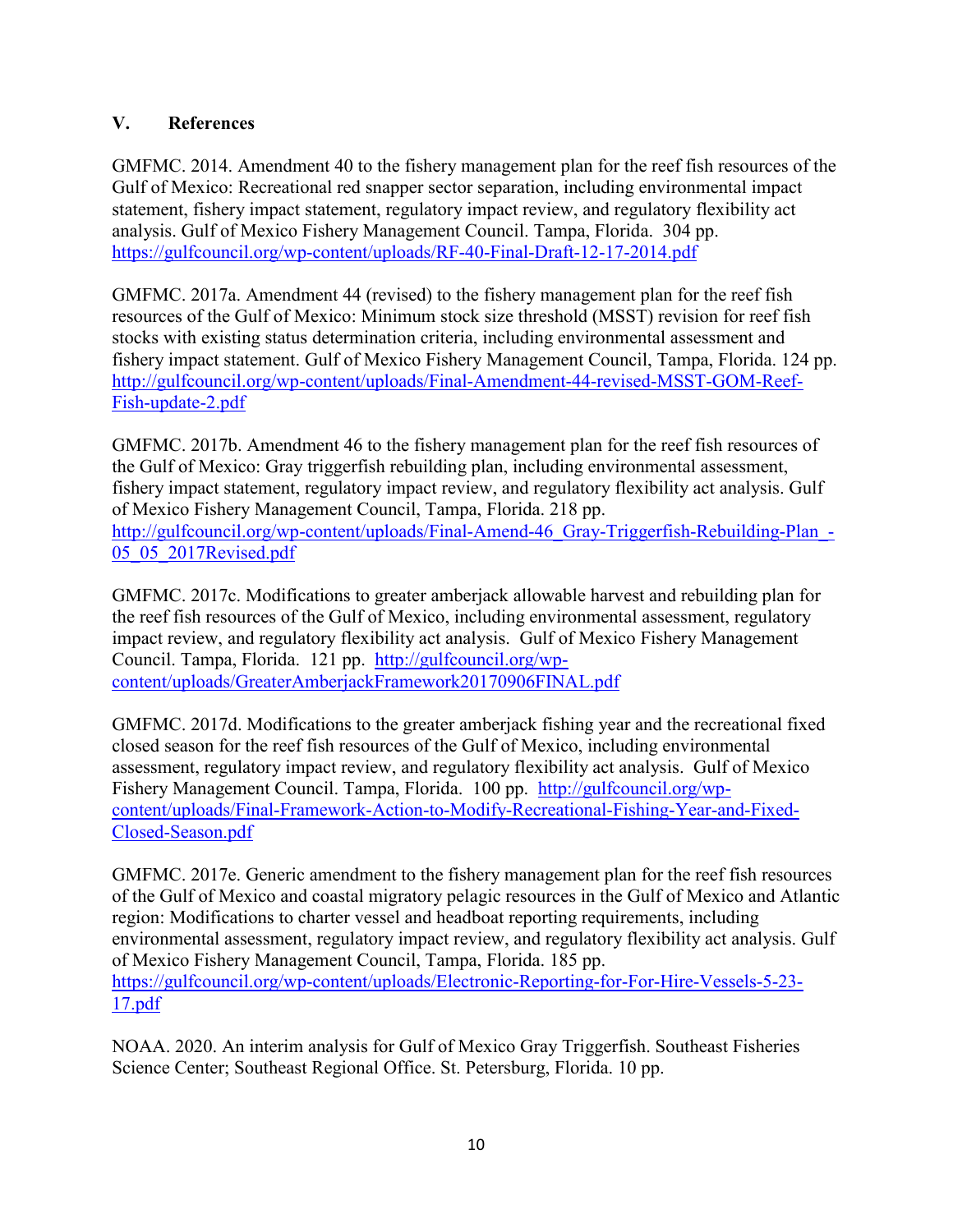SEDAR 33 Update. 2016. Stock assessment update report Gulf of Mexico greater amberjack (*Seriola dumerili*). SEDAR, North Charleston South Carolina. 148 pp. [http://sedarweb.org/docs/suar/GagUpdateAssessReport\\_Final\\_0.pdf](http://sedarweb.org/docs/suar/GagUpdateAssessReport_Final_0.pdf)

SEDAR 61. 2019. Stock assessment report of Gulf of Mexico red grouper. Southeast Data, Assessment, and Review. North Charleston, South Carolina.<http://sedarweb.org/sedar-61>

SEDAR 70. 2020. Stock assessment report Gulf of Mexico greater amberjack. Southeast Data, Assessment, and Review, North Charleston, South Carolina. 152 pp. [http://sedarweb.org/docs/sar/S70\\_SAR\\_FINAL.pdf](http://sedarweb.org/docs/sar/S70_SAR_FINAL.pdf)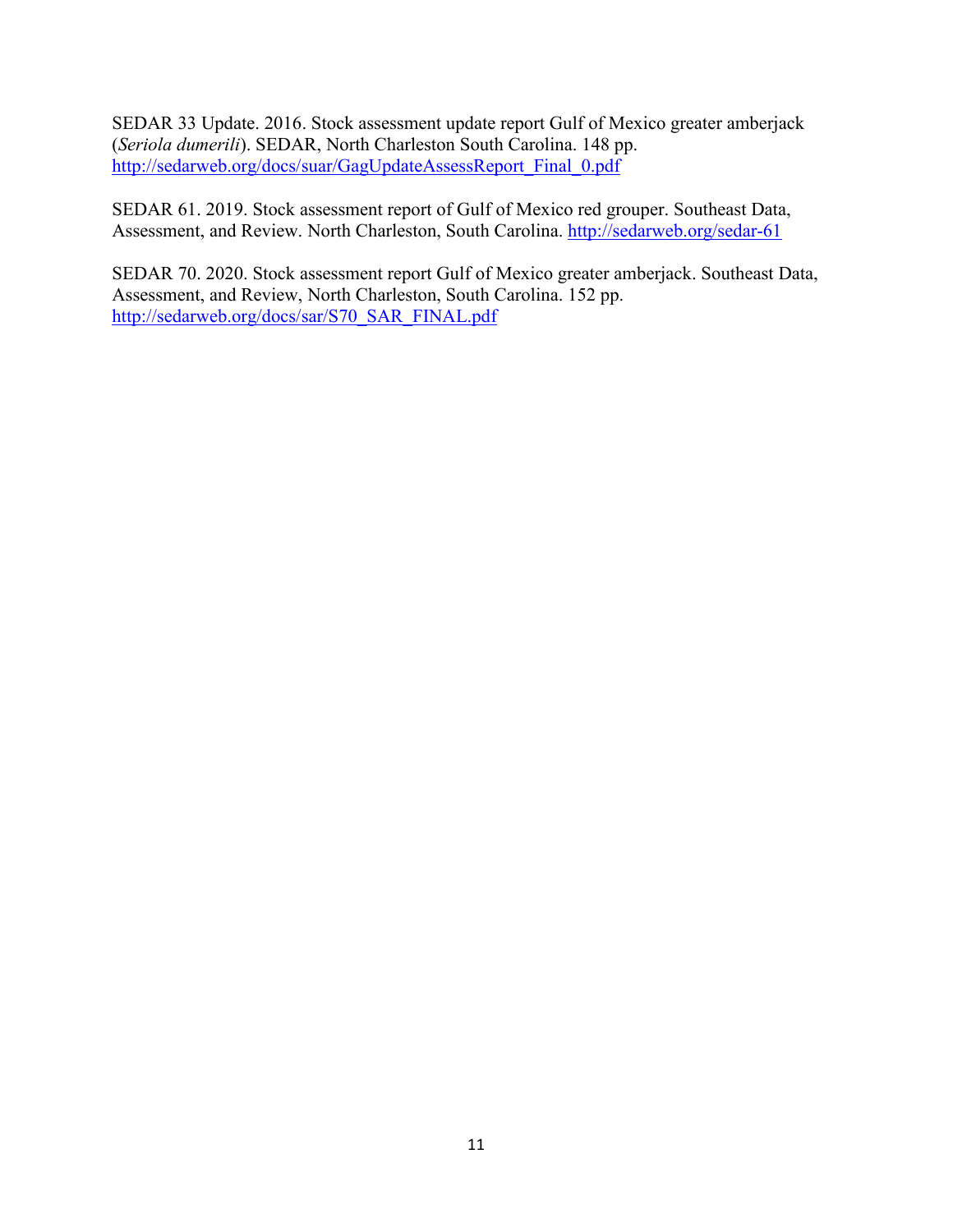**VI. Recreational landings and effort tables (1992-2019) for red grouper, gag, greater amberjack, and gray triggerfish**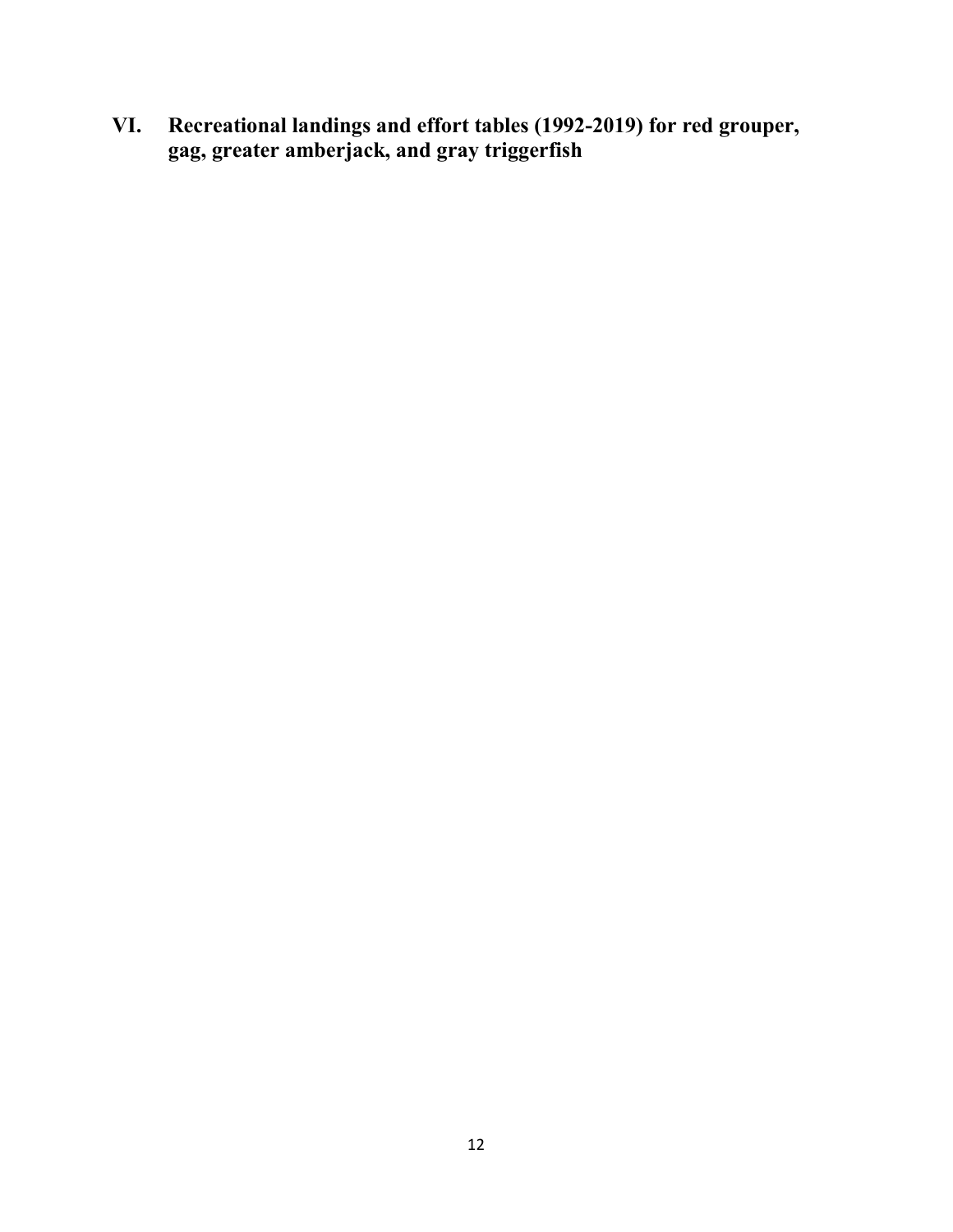| Year                       | <b>Private Angling</b><br><b>MRIP CHTS</b> |         | <b>Private Angling</b><br><b>MRIP FES</b> | <b>For-Hire</b><br><b>MRIP FES</b> |               |
|----------------------------|--------------------------------------------|---------|-------------------------------------------|------------------------------------|---------------|
|                            | <b>Pounds</b>                              | Percent | <b>Pounds</b>                             | Percent                            | <b>Pounds</b> |
| 1992                       | 2,683,717.51                               | 80.5%   | 5,394,986.34                              | 89.2%                              | 651,991.46    |
| 1993                       | 2,007,831.66                               | 90.2%   | 3,840,329.46                              | 94.6%                              | 217,604.19    |
| 1994                       | 1,906,912.37                               | 84.0%   | 3,462,763.95                              | 90.5%                              | 364,502.71    |
| 1995                       | 1,447,785.42                               | 69.8%   | 2,870,871.45                              | 82.1%                              | 625, 672. 44  |
| 1996                       | 552,139.40                                 | 68.5%   | 656,347.16                                | 72.1%                              | 253,965.54    |
| 1997                       | 359,031.58                                 | 67.4%   | 969,381.50                                | 84.8%                              | 173,576.07    |
| 1998                       | 610,182.41                                 | 73.5%   | 1,294,278.68                              | 85.5%                              | 219,611.28    |
| 1999                       | 1,143,830.97                               | 79.8%   | 3,139,875.27                              | 91.6%                              | 288,677.65    |
| 2000                       | 1,641,612.96                               | 65.7%   | 3,383,611.24                              | 79.8%                              | 858,619.40    |
| 2001                       | 1,188,775.22                               | 76.5%   | 2,070,311.88                              | 85.0%                              | 365,144.02    |
| 2002                       | 1,565,434.25                               | 84.3%   | 2,880,760.44                              | 90.8%                              | 291,587.11    |
| 2003                       | 1,029,312.04                               | 76.9%   | 1,893,154.24                              | 86.0%                              | 308, 342. 15  |
| 2004                       | 2,956,225.58                               | 83.5%   | 7,398,472.55                              | 92.7%                              | 584,765.96    |
| 2005                       | 871,682.18                                 | 59.7%   | 2,493,900.09                              | 80.9%                              | 588,078.84    |
| 2006                       | 906,429.34                                 | 75.9%   | 2,367,235.58                              | 89.2%                              | 287,829.13    |
| 2007                       | 823,004.00                                 | 82.9%   | 1,861,802.38                              | 91.6%                              | 170,064.62    |
| 2008                       | 512,376.94                                 | 60.7%   | 1,273,149.46                              | 79.4%                              | 331,248.68    |
| 2009                       | 634,981.09                                 | 74.0%   | 1,376,616.53                              | 86.0%                              | 223,446.83    |
| 2010                       | 474,687.22                                 | 57.4%   | 1,611,094.98                              | 82.0%                              | 352,667.40    |
| 2011                       | 339,810.25                                 | 54.8%   | 1,253,324.06                              | 81.7%                              | 280,788.81    |
| 2012                       | 1,000,749.65                               | 60.3%   | 3,472,809.40                              | 84.1%                              | 658,912.60    |
| 2013                       | 1,719,049.85                               | 66.3%   | 4,115,840.17                              | 82.5%                              | 874,470.32    |
| 2014                       | 1,725,583.16                               | 73.2%   | 4,737,123.30                              | 88.2%                              | 631,452.08    |
| 2015                       | 1,374,331.74                               | 71.4%   | 3,239,923.85                              | 85.5%                              | 550,689.66    |
| 2016                       | 863,658.38                                 | 65.1%   | 2,169,801.09                              | 82.4%                              | 463,105.56    |
| 2017                       | 374,492.01                                 | 50.7%   | 1,327,931.79                              | 78.5%                              | 364,581.39    |
| 2018                       | 529,566.62                                 | 57.9%   | 1,669,114.58                              | 81.3%                              | 384,411.07    |
| 2019                       | 402,052.48                                 | 55.4%   | 1,315,022.72                              | 80.3%                              | 323,053.01    |
| Average<br>$(1992 - 2001)$ | 1,354,181.95                               | 75.6%   | 2,708,275.69                              | 85.5%                              | 401,936.48    |
| Average<br>$(2002 - 2011)$ | 1,011,394.29                               | 71.0%   | 2,440,951.03                              | 86.0%                              | 341,881.95    |
| Average<br>$(2012 - 2019)$ | 998,685.49                                 | 62.5%   | 2,755,945.86                              | 82.8%                              | 531,334.46    |
| Average<br>$(1992 - 2019)$ | 1,130,187.37                               | 70.2%   | 2,626,422.65                              | 84.9%                              | 417,459.29    |

**Table 6.1.** Private angling and for-hire landings for **red grouper** (1992-2019).

Source: Compiled by A. Gray (SERO) MRIPACLspec\_rec81\_20wv3\_14Sep20wLACreel\_2014\_2019.xlsx; MRIP\_FES\_rec81\_20wv3\_16Sep20wLACreel2014to2019.xlsx;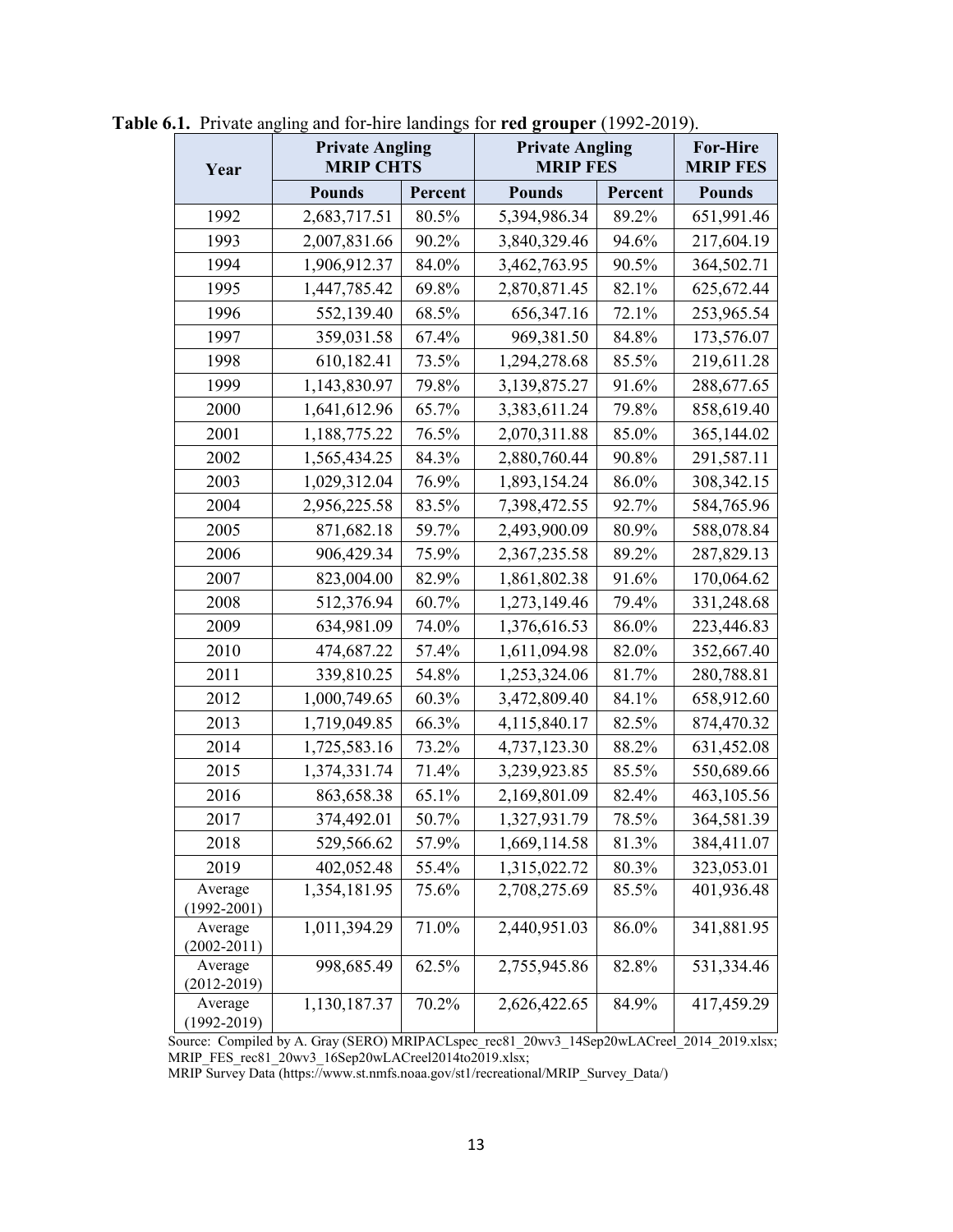|                            | <b>Private Angling</b> |         | <b>Charter</b> |         |  |
|----------------------------|------------------------|---------|----------------|---------|--|
| Year                       | <b>Trips</b>           | Percent | <b>Trips</b>   | Percent |  |
| 1992                       | 1,148,513              | 95.7%   | 51,878         | 4.3%    |  |
| 1993                       | 1,001,313              | 95.9%   | 43,177         | 4.1%    |  |
| 1994                       | 1,015,365              | 93.3%   | 72,869         | 6.7%    |  |
| 1995                       | 1,147,790              | 91.3%   | 109,043        | 8.7%    |  |
| 1996                       | 923,627                | 93.4%   | 64,937         | 6.6%    |  |
| 1997                       | 917,319                | 92.4%   | 75,182         | 7.6%    |  |
| 1998                       | 877,664                | 86.4%   | 138,094        | 13.6%   |  |
| 1999                       | 1,162,844              | 90.6%   | 120,442        | 9.4%    |  |
| 2000                       | 1,006,973              | 91.4%   | 94,504         | 8.6%    |  |
| 2001                       | 1,205,437              | 91.7%   | 108,497        | 8.3%    |  |
| 2002                       | 1,216,318              | 92.7%   | 96,310         | 7.3%    |  |
| 2003                       | 1,186,774              | 90.2%   | 128,477        | 9.8%    |  |
| 2005                       | 1,409,820              | 89.4%   | 167,755        | 10.6%   |  |
| 2006                       | 1,120,264              | 92.8%   | 87,189         | 7.2%    |  |
| 2007                       | 940,210                | 92.2%   | 79,746         | 7.8%    |  |
| 2008                       | 1,733,963              | 93.3%   | 124,603        | 6.7%    |  |
| 2009                       | 1,613,730              | 93.3%   | 115,493        | 6.7%    |  |
| 2010                       | 1,161,717              | 91.6%   | 106,887        | 8.4%    |  |
| 2011                       | 1,260,014              | 92.4%   | 104,171        | 7.6%    |  |
| 2012                       | 1,585,513              | 91.8%   | 141,161        | 8.2%    |  |
| 2013                       | 1,517,984              | 91.5%   | 141,389        | 8.5%    |  |
| 2014                       | 1,419,455              | 91.2%   | 136,825        | $8.8\%$ |  |
| 2015                       | 1,067,385              | 89.3%   | 128,053        | 10.7%   |  |
| 2016                       | 930,289                | 86.2%   | 149,033        | 13.8%   |  |
| 2017                       | 857,830                | 88.9%   | 107,110        | 11.1%   |  |
| 2018                       | 1,146,926              | 92.7%   | 90,066         | 7.3%    |  |
| 2019                       | 754,851                | 89.2%   | 91,842         | 10.8%   |  |
| Average<br>$(1992 - 2001)$ | 1,040,685              | 92.2%   | 87,862         | 7.8%    |  |
| Average<br>$(2002 - 2011)$ | 1,293,646              | 92.0%   | 112,292        | 8.0%    |  |
| Average<br>$(2012 - 2019)$ | 1,160,029              | 90.1%   | 123,185        | 9.9%    |  |
| Average<br>$(1992 - 2019)$ | 1,160,366              | 91.5%   | 106,472        | 8.5%    |  |

**Table 6.2.** Private angling and charter effort for **red grouper** (1992-2019).

Source: Compiled by A. Gray (SERO) from SEFSC MRIP FES Recreational Survey. Effort includes trips where red grouper was either caught or was the first or secondary target.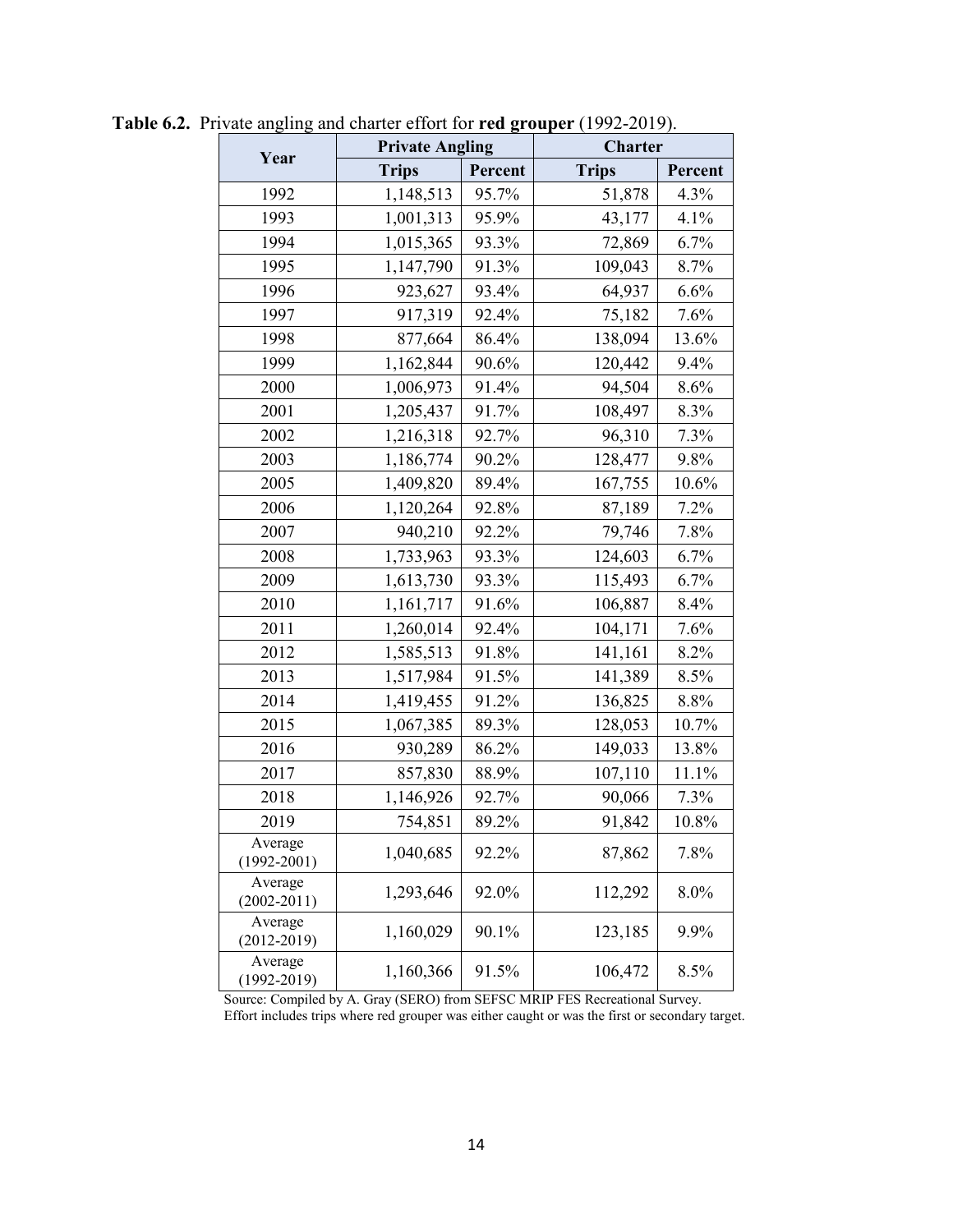| Year                       | <b>Private Angling</b><br><b>MRIP CHTS</b> |         | <b>Private Angling</b><br><b>MRIP FES</b> | <b>For-Hire</b><br><b>MRIP-FES</b> |               |
|----------------------------|--------------------------------------------|---------|-------------------------------------------|------------------------------------|---------------|
|                            | <b>Pounds</b>                              | Percent | <b>Pounds</b>                             | Percent                            | <b>Pounds</b> |
| 1992                       | 1,318,769.04                               | 48.7%   | 3,119,120.40                              | 69.2%                              | 1,387,836.90  |
| 1993                       | 1,583,562.02                               | 57.5%   | 4,502,255.95                              | 79.4%                              | 1,170,394.35  |
| 1994                       | 1,509,995.03                               | 69.7%   | 3,030,744.44                              | 82.2%                              | 655,599.90    |
| 1995                       | 2,087,170.47                               | 70.7%   | 5,948,201.87                              | 87.3%                              | 866,475.85    |
| 1996                       | 1,387,870.83                               | 57.2%   | 2,647,342.49                              | 71.8%                              | 1,038,067.81  |
| 1997                       | 1,855,232.47                               | 56.0%   | 4,788,811.24                              | 76.7%                              | 1,457,954.07  |
| 1998                       | 2,300,810.25                               | 49.7%   | 6,177,316.31                              | 72.6%                              | 2,326,584.99  |
| 1999                       | 2,726,667.12                               | 66.9%   | 7,559,595.74                              | 84.9%                              | 1,348,300.16  |
| 2000                       | 3,787,758.97                               | 73.6%   | 8,747,764.50                              | 86.5%                              | 1,360,026.11  |
| 2001                       | 3,116,099.11                               | 76.5%   | 8,362,189.01                              | 89.7%                              | 958,548.18    |
| 2002                       | 3,295,976.72                               | 74.1%   | 8,704,170.56                              | 88.3%                              | 1,152,498.90  |
| 2003                       | 2,815,812.73                               | 76.2%   | 5,854,166.10                              | 86.9%                              | 879,617.34    |
| 2004                       | 3,926,590.17                               | 76.5%   | 9,965,023.72                              | 89.2%                              | 1,209,512.40  |
| 2005                       | 2,572,387.18                               | 70.1%   | 7,569,650.91                              | 87.3%                              | 1,097,616.99  |
| 2006                       | 1,850,941.23                               | 76.1%   | 4,337,191.15                              | 88.2%                              | 580, 577.25   |
| 2007                       | 1,981,485.79                               | 84.4%   | 4,254,027.55                              | 92.1%                              | 365,986.59    |
| 2008                       | 2,346,977.46                               | 74.2%   | 6,020,533.37                              | 88.0%                              | 817,294.06    |
| 2009                       | 1,128,644.22                               | 72.9%   | 2,852,915.13                              | 87.2%                              | 418,897.98    |
| 2010                       | 1,147,368.87                               | 69.6%   | 3,520,507.30                              | 87.5%                              | 501,395.34    |
| 2011                       | 574,688.96                                 | 80.4%   | 1,980,276.49                              | 93.4%                              | 140,383.28    |
| 2012                       | 555,531.62                                 | 57.5%   | 1,570,434.82                              | 79.3%                              | 410,344.54    |
| 2013                       | 1,351,442.99                               | 86.7%   | 3,144,670.87                              | 93.8%                              | 208, 103.57   |
| 2014                       | 1,084,093.52                               | 88.8%   | 2,604,428.18                              | 95.0%                              | 136,241.52    |
| 2015                       | 767,397.40                                 | 81.6%   | 2,221,954.53                              | 92.8%                              | 172,506.26    |
| 2016                       | 694,892.57                                 | 76.2%   | 1,749,325.73                              | 89.0%                              | 216,526.06    |
| 2017                       | 548,443.73                                 | 69.7%   | 2,150,337.40                              | 90.0%                              | 237,885.88    |
| 2018                       | 795,929.11                                 | 78.8%   | 2,291,821.13                              | 91.4%                              | 214,368.01    |
| 2019                       | 602,412.71                                 | 69.7%   | 1,908,135.72                              | 87.9%                              | 261,575.18    |
| Average                    | 2,167,393.53                               | 62.7%   | 5,488,334.20                              | 80.0%                              | 1,256,978.83  |
| $(1992 - 2001)$<br>Average | 2,164,087.33                               | 75.4%   | 5,505,846.23                              | 88.8%                              | 716,378.01    |
| $(2002 - 2011)$            |                                            |         |                                           |                                    |               |
| Average                    | 800,017.96                                 | 76.1%   | 2,205,138.55                              | 89.9%                              | 232,193.88    |
| $(2012 - 2019)$            |                                            |         |                                           |                                    |               |
| Average<br>$(1992 - 2019)$ | 1,775,534.01                               | 71.1%   | 4,556,532.59                              | 86.0%                              | 771,111.41    |

**Table 6.3.** Private angling and for-hire landings for **gag** (1992-2019).

Source: Compiled by A. Gray (SERO) MRIPACLspec\_rec81\_20wv3\_14Sep20wLACreel\_2014\_2019.xlsx; MRIP\_FES\_rec81\_20wv3\_16Sep20wLACreel2014to2019.xlsx;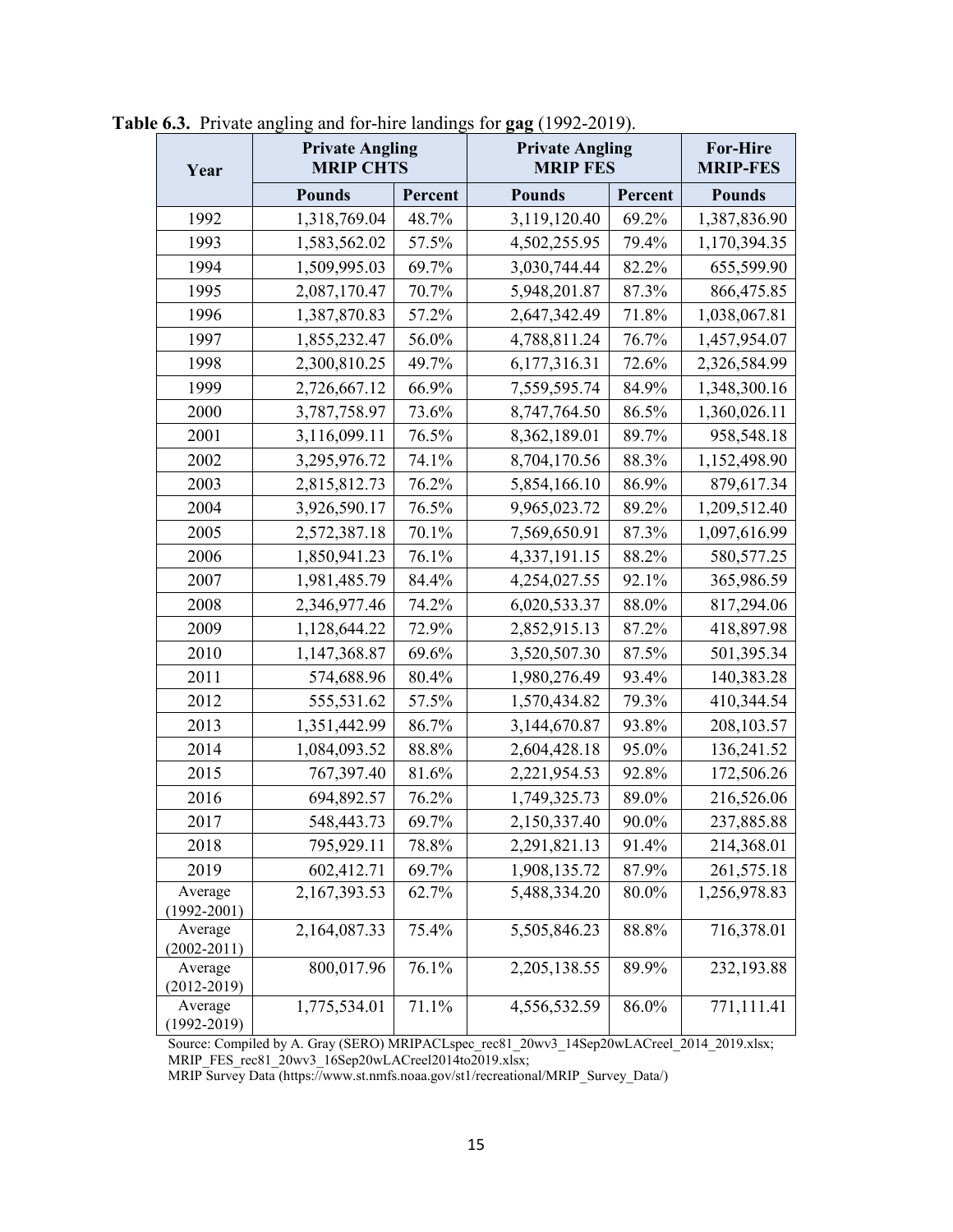|                            | <b>Private Angling</b> |         | <b>Charter</b> |         |  |
|----------------------------|------------------------|---------|----------------|---------|--|
| Year                       | <b>Trips</b>           | Percent | <b>Trips</b>   | Percent |  |
| 1992                       | 779,375                | 91.7%   | 70,952         | 8.3%    |  |
| 1993                       | 1,164,708              | 90.7%   | 119,216        | 9.3%    |  |
| 1994                       | 1,259,697              | 92.5%   | 101,810        | 7.5%    |  |
| 1995                       | 1,532,358              | 85.1%   | 267,839        | 14.9%   |  |
| 1996                       | 1,208,041              | 81.8%   | 269,601        | 18.2%   |  |
| 1997                       | 1,597,954              | 87.5%   | 228,269        | 12.5%   |  |
| 1998                       | 1,616,705              | 81.5%   | 367,847        | 18.5%   |  |
| 1999                       | 1,977,871              | 87.5%   | 281,777        | 12.5%   |  |
| 2000                       | 1,751,408              | 91.5%   | 163,389        | 8.5%    |  |
| 2001                       | 2,345,625              | 93.9%   | 152,950        | 6.1%    |  |
| 2002                       | 2,189,103              | 93.6%   | 148,458        | 6.4%    |  |
| 2003                       | 2,406,727              | 93.6%   | 163,299        | 6.4%    |  |
| 2005                       | 2,785,196              | 92.8%   | 217,538        | 7.2%    |  |
| 2006                       | 2,076,581              | 93.9%   | 135,697        | 6.1%    |  |
| 2007                       | 2,220,995              | 95.2%   | 110,935        | 4.8%    |  |
| 2008                       | 3,233,093              | 95.2%   | 161,487        | 4.8%    |  |
| 2009                       | 2,368,786              | 94.9%   | 128,116        | 5.1%    |  |
| 2010                       | 2,229,794              | 94.9%   | 119,778        | 5.1%    |  |
| 2011                       | 1,374,387              | 95.2%   | 68,658         | 4.8%    |  |
| 2012                       | 1,395,281              | 92.5%   | 113,864        | 7.5%    |  |
| 2013                       | 1,701,618              | 93.7%   | 115,186        | 6.3%    |  |
| 2014                       | 1,389,134              | 95.6%   | 63,902         | 4.4%    |  |
| 2015                       | 942,524                | 94.4%   | 55,738         | 5.6%    |  |
| 2016                       | 1,073,619              | 92.4%   | 88,278         | 7.6%    |  |
| 2017                       | 1,441,427              | 94.8%   | 78,867         | 5.2%    |  |
| 2018                       | 1,301,084              | 94.2%   | 80,387         | 5.8%    |  |
| 2019                       | 1,149,785              | 93.2%   | 83,790         | 6.8%    |  |
| Average<br>$(1992 - 2001)$ | 1,523,374              | 88.4%   | 202,365        | 11.6%   |  |
| Average<br>$(2002 - 2011)$ | 2,320,518              | 94.4%   | 139,330        | 5.6%    |  |
| Average<br>$(2012 - 2019)$ | 1,299,309              | 93.8%   | 85,002         | 6.2%    |  |
| Average<br>$(1992 - 2019)$ | 1,744,734              | 91.9%   | 148,994        | 8.1%    |  |

**Table 6.4.** Private angling and charter effort for **gag** (1992-2019).

Source: Compiled by A. Gray (SERO) from SEFSC MRIP FES Recreational Survey. Effort includes trips where gag was either caught or was the first or secondary target.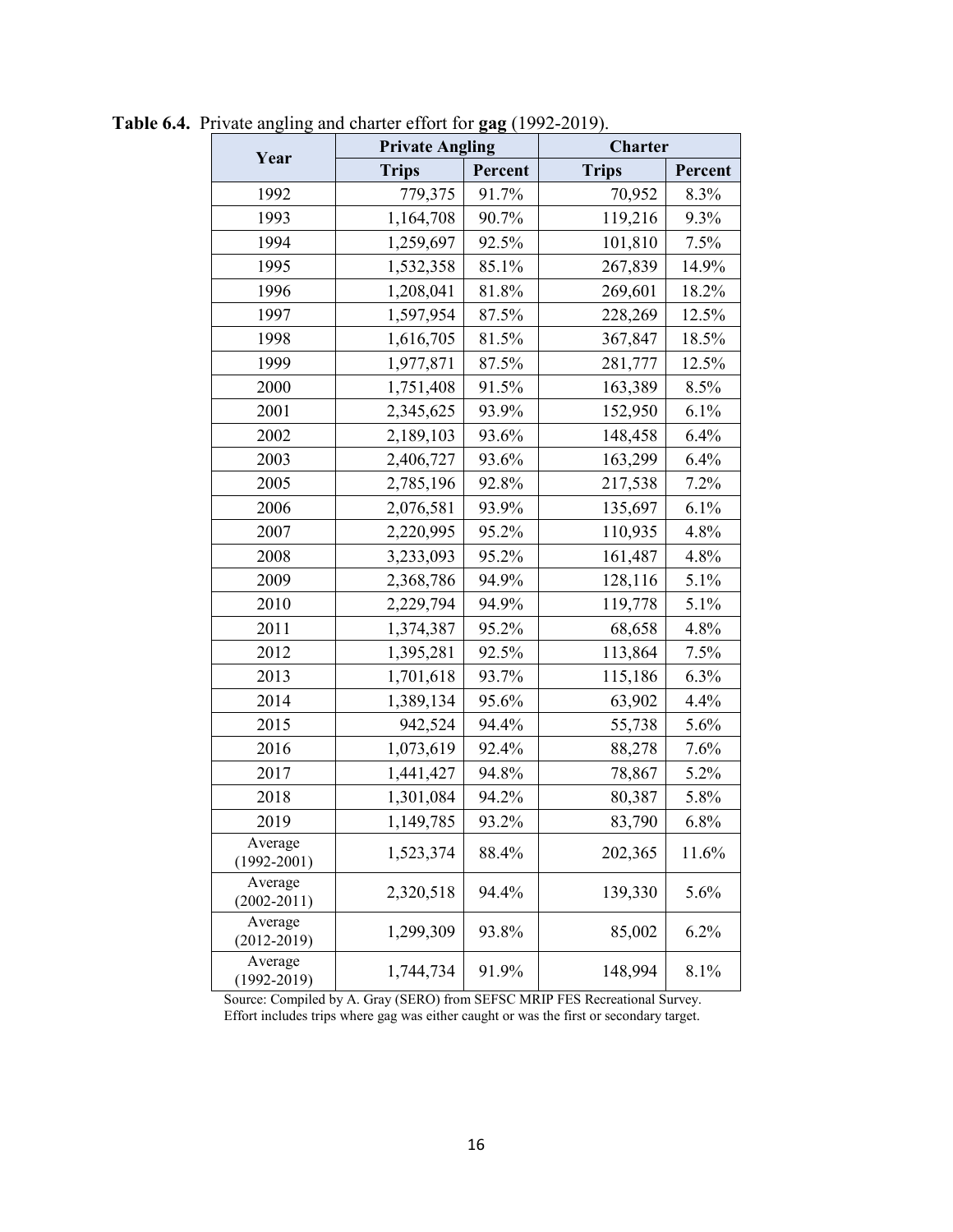| Year                       | <b>Private Angling</b><br><b>MRIP CHTS</b> |         | <b>Private Angling</b><br><b>MRIP FES</b> |         | <b>For-Hire</b><br><b>MRIP FES</b> |
|----------------------------|--------------------------------------------|---------|-------------------------------------------|---------|------------------------------------|
|                            | <b>Pounds</b>                              | Percent | <b>Pounds</b>                             | Percent | <b>Pounds</b>                      |
| 1992                       | 671,307.95                                 | 6.9%    | 1,205,874.31                              | 11.7%   | 9,096,958.38                       |
| 1993                       | 743,353.17                                 | 21.2%   | 1,469,925.60                              | 34.7%   | 2,762,802.38                       |
| 1994                       | 528,837.28                                 | 18.9%   | 1,101,727.94                              | 32.7%   | 2,262,478.42                       |
| 1995                       | 489,317.57                                 | 56.8%   | 736,699.82                                | 66.4%   | 372,443.93                         |
| 1996                       | 650,224.36                                 | 33.2%   | 1,314,607.19                              | 50.1%   | 1,308,821.17                       |
| 1997                       | 515,105.54                                 | 34.1%   | 1,213,683.86                              | 54.9%   | 997,347.95                         |
| 1998                       | 321,831.72                                 | 30.5%   | 788,542.14                                | 51.8%   | 733,604.94                         |
| 1999                       | 461,763.65                                 | 34.9%   | 1,629,184.63                              | 65.4%   | 860,656.87                         |
| 2000                       | 454,725.23                                 | 36.2%   | 1,368,794.48                              | 63.1%   | 800,312.97                         |
| 2001                       | 900,379.49                                 | 58.8%   | 1,639,730.93                              | 72.2%   | 630,924.56                         |
| 2002                       | 974,997.53                                 | 40.2%   | 2,888,196.54                              | 66.6%   | 1,451,210.68                       |
| 2003                       | 2,022,898.79                               | 54.8%   | 4,797,564.63                              | 74.2%   | 1,665,761.00                       |
| 2004                       | 1,804,787.83                               | 60.2%   | 5,478,004.14                              | 82.1%   | 1,193,430.64                       |
| 2005                       | 1,007,886.89                               | 68.4%   | 2,797,732.55                              | 85.8%   | 464,633.82                         |
| 2006                       | 665,298.67                                 | 37.1%   | 1,907,634.51                              | 62.9%   | 1,126,891.70                       |
| 2007                       | 278,871.55                                 | 30.3%   | 645,350.32                                | 50.1%   | 641,762.94                         |
| 2008                       | 780,422.00                                 | 59.7%   | 2,035,026.66                              | 79.4%   | 526,477.59                         |
| 2009                       | 798,658.12                                 | 50.1%   | 1,685,898.30                              | 67.9%   | 796,722.28                         |
| 2010                       | 722,635.23                                 | 57.8%   | 2,465,552.57                              | 82.4%   | 527,191.42                         |
| 2011                       | 279,447.11                                 | 28.3%   | 1,373,717.18                              | 66.0%   | 708,514.22                         |
| 2012                       | 622,404.65                                 | 47.8%   | 2,307,767.40                              | 77.3%   | 679,256.11                         |
| 2013                       | 939,035.85                                 | 57.2%   | 2,514,245.89                              | 78.1%   | 703,060.12                         |
| 2014                       | 765,278.67                                 | 62.7%   | 1,617,769.79                              | 78.0%   | 455,399.79                         |
| 2015                       | 949,212.44                                 | 49.1%   | 1,634,306.88                              | 62.4%   | 984,533.78                         |
| 2016                       | 895,003.75                                 | 57.1%   | 1,680,833.21                              | 71.4%   | 672,862.23                         |
| 2017                       | 483,774.45                                 | 77.4%   | 870,321.06                                | 86.0%   | 141,166.34                         |
| 2018                       | 791,309.12                                 | 53.0%   | 1,805,945.40                              | 72.0%   | 702,820.31                         |
| 2019                       | 219,764.80                                 | 46.9%   | 439,401.70                                | 63.9%   | 248,355.94                         |
| Average<br>$(1992 - 2001)$ | 573,684.60                                 | 33.1%   | 1,246,877.09                              | 50.3%   | 1,982,635.16                       |
| Average<br>$(2002 - 2011)$ | 933,590.37                                 | 48.7%   | 2,607,467.74                              | 71.7%   | 910,259.63                         |
| Average<br>$(2012 - 2019)$ | 708,222.97                                 | 56.4%   | 1,608,823.92                              | 73.6%   | 573,431.83                         |
| Average<br>$(1992 - 2019)$ | 740,661.91                                 | 45.3%   | 1,836,215.70                              | 64.6%   | 1,197,014.37                       |

**Table 6.5.** Private angling and for-hire landings for **greater amberjack** (1992-2019).

Source: Compiled by A. Gray (SERO) MRIPACLspec\_rec81\_20wv3\_14Sep20wLACreel\_2014\_2019.xlsx; MRIP\_FES\_rec81\_20wv3\_16Sep20wLACreel2014to2019.xlsx;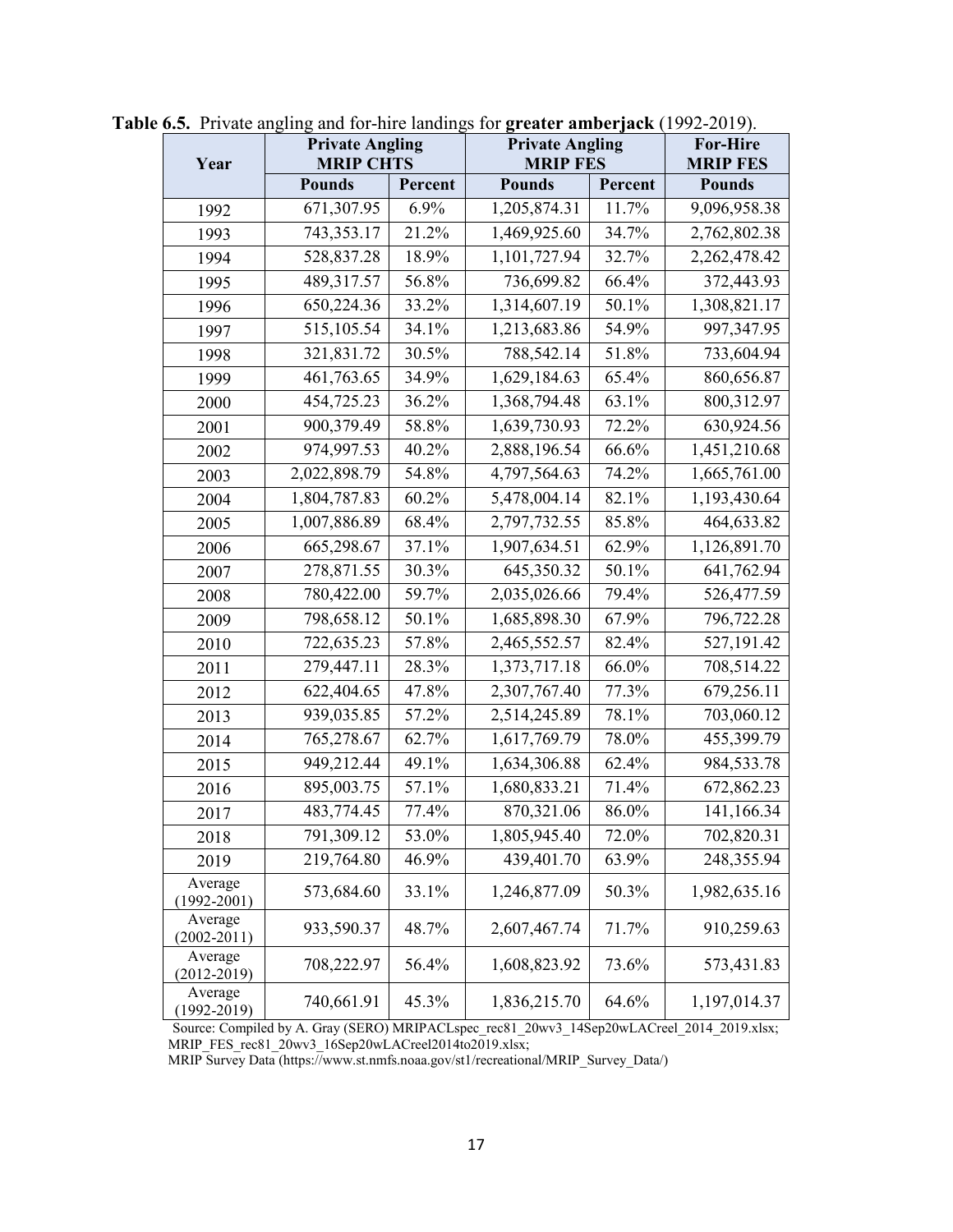|                            | <b>Private Angling</b> |         | Charter      |         |  |
|----------------------------|------------------------|---------|--------------|---------|--|
| Year                       | <b>Trips</b>           | Percent | <b>Trips</b> | Percent |  |
| 1992                       | 193,525                | 62.0%   | 118,771      | 38.0%   |  |
| 1993                       | 208,214                | 61.5%   | 130,468      | 38.5%   |  |
| 1994                       | 83,633                 | 48.5%   | 88,756       | 51.5%   |  |
| 1995                       | 104,542                | 64.7%   | 57,083       | 35.3%   |  |
| 1996                       | 135,427                | 52.2%   | 123,869      | 47.8%   |  |
| 1997                       | 71,239                 | 55.6%   | 56,834       | 44.4%   |  |
| 1998                       | 57,715                 | 46.9%   | 65,278       | 53.1%   |  |
| 1999                       | 146,735                | 66.5%   | 73,991       | 33.5%   |  |
| 2000                       | 170,439                | 77.8%   | 48,582       | 22.2%   |  |
| 2001                       | 504,308                | 92.5%   | 40,795       | 7.5%    |  |
| 2002                       | 440,741                | 83.5%   | 86,970       | 16.5%   |  |
| 2003                       | 542,659                | 86.3%   | 85,993       | 13.7%   |  |
| 2005                       | 304,819                | 87.8%   | 42,231       | 12.2%   |  |
| 2006                       | 216,728                | 79.3%   | 56,519       | 20.7%   |  |
| 2007                       | 204,096                | 82.5%   | 43,222       | 17.5%   |  |
| 2008                       | 435,578                | 89.7%   | 49,900       | 10.3%   |  |
| 2009                       | 275,935                | 79.9%   | 69,441       | 20.1%   |  |
| 2010                       | 501,252                | 93.0%   | 37,654       | 7.0%    |  |
| 2011                       | 262,738                | 83.2%   | 53,110       | 16.8%   |  |
| 2012                       | 349,016                | 89.6%   | 40,601       | 10.4%   |  |
| 2013                       | 320,472                | 86.1%   | 51,719       | 13.9%   |  |
| 2014                       | 265,356                | 86.2%   | 42,397       | 13.8%   |  |
| 2015                       | 304,686                | 81.1%   | 70,923       | 18.9%   |  |
| 2016                       | 350,459                | 87.0%   | 52,543       | 13.0%   |  |
| 2017                       | 210,649                | 85.0%   | 37,104       | 15.0%   |  |
| 2018                       | 334,891                | 89.2%   | 40,341       | 10.8%   |  |
| 2019                       | 142,829                | 83.9%   | 27,377       | 16.1%   |  |
| Average<br>$(1992 - 2001)$ | 167,578                | 62.8%   | 80,443       | 37.2%   |  |
| Average<br>$(2002 - 2011)$ | 353,838                | 85.0%   | 58,338       | 15.0%   |  |
| Average<br>$(2012 - 2019)$ | 284,795                | 86.0%   | 45,376       | 14.0%   |  |
| Average<br>$(1992 - 2019)$ | 264,396                | 77.1%   | 62,684       | 22.9%   |  |

**Table 6.6**. Private angling and charter effort for **greater amberjack** (1992-2019).

Source: Compiled by A. Gray (SERO) from SEFSC MRIP FES Recreational Survey. Effort includes trips where greater amberjack was either caught or was the first or secondary target.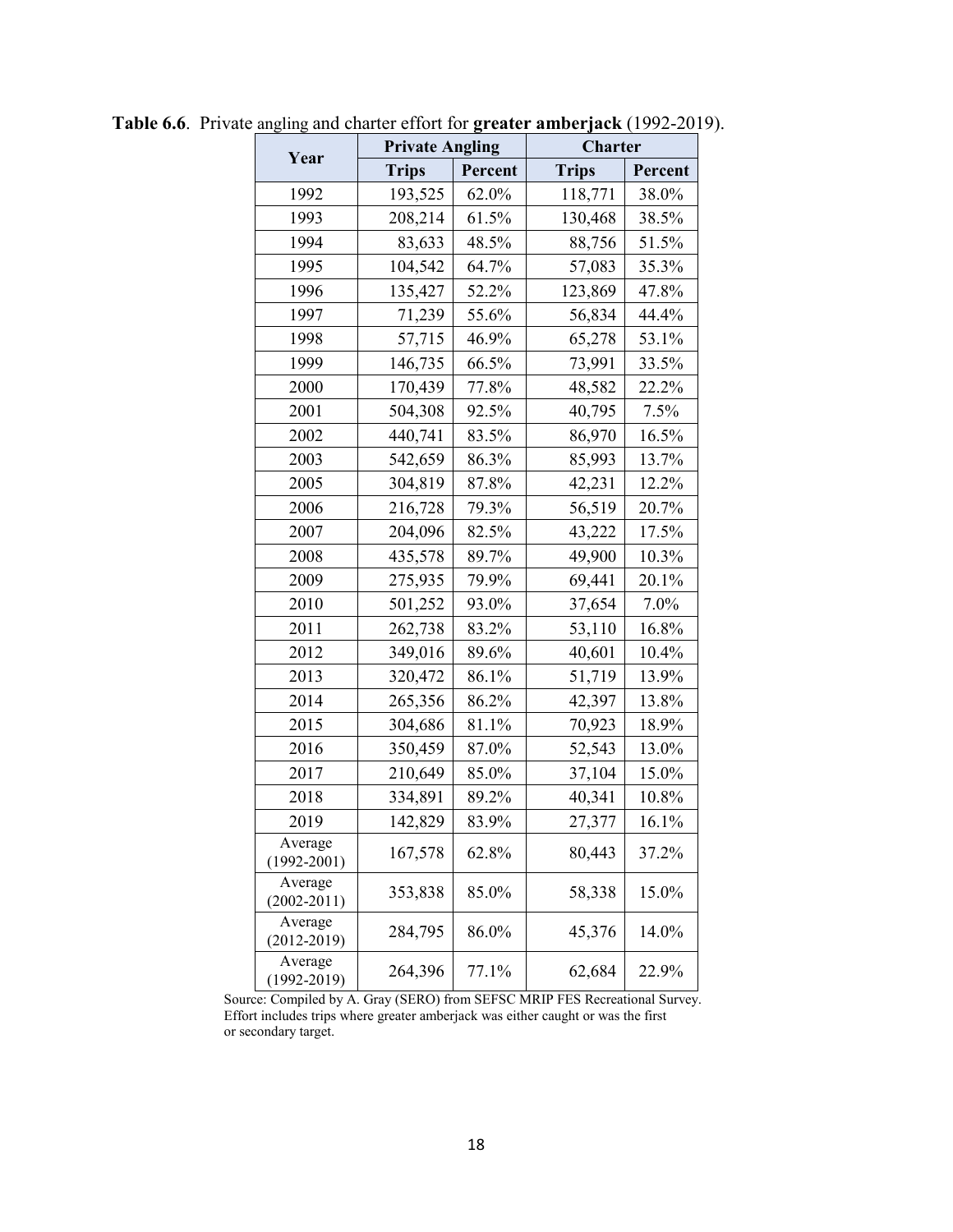| Year                       | <b>Private Angling</b><br><b>MRIP CHTS</b> |         | <b>Private Angling</b><br><b>MRIP FES</b> |         | <b>For-Hire</b><br><b>MRIP FES</b> |
|----------------------------|--------------------------------------------|---------|-------------------------------------------|---------|------------------------------------|
|                            | <b>Pounds</b>                              | Percent | <b>Pounds</b>                             | Percent | <b>Pounds</b>                      |
| 1992                       | 636,498.72                                 | 20.2%   | 1,312,732.50                              | 41.6%   | 1,842,523.31                       |
| 1993                       | 495,923.83                                 | 20.8%   | 1,043,857.64                              | 43.7%   | 1,343,902.64                       |
| 1994                       | 292,001.38                                 | 15.4%   | 702,428.27                                | 37.1%   | 1,189,039.54                       |
| 1995                       | 333,725.47                                 | 17.4%   | 560,847.35                                | 29.3%   | 1,354,486.02                       |
| 1996                       | 188,221.29                                 | 23.9%   | 347,074.67                                | 44.1%   | 440,349.19                         |
| 1997                       | 232,680.30                                 | 20.1%   | 430,872.27                                | 37.2%   | 726,031.38                         |
| 1998                       | 282,264.43                                 | 21.8%   | 785,315.32                                | 60.8%   | 506,715.79                         |
| 1999                       | 316,771.38                                 | 25.3%   | 801,774.10                                | 63.9%   | 452,023.96                         |
| 2000                       | 348,101.23                                 | 32.8%   | 761,936.82                                | 71.7%   | 300,708.98                         |
| 2001                       | 222,801.23                                 | 25.2%   | 518,823.86                                | 58.7%   | 365,575.13                         |
| 2002                       | 380,936.79                                 | 17.3%   | 1,722,281.02                              | 78.1%   | 481,643.09                         |
| 2003                       | 592,928.17                                 | 25.0%   | 1,854,756.19                              | 78.2%   | 516,482.17                         |
| 2004                       | 607,921.88                                 | 32.3%   | 1,423,982.55                              | 75.6%   | 459,417.00                         |
| 2005                       | 306,871.98                                 | 22.7%   | 981,107.57                                | 72.6%   | 370,335.62                         |
| 2006                       | 248,327.97                                 | 28.0%   | 623,408.76                                | 70.4%   | 262,129.22                         |
| 2007                       | 244,389.44                                 | 28.5%   | 616,170.99                                | 71.8%   | 242,231.08                         |
| 2008                       | 195,362.09                                 | 29.2%   | 460,377.89                                | 68.9%   | 207,770.76                         |
| 2009                       | 183,785.40                                 | 32.7%   | 428,958.66                                | 76.3%   | 133, 143. 37                       |
| 2010                       | 233,044.45                                 | 24.3%   | 841,386.86                                | 87.9%   | 116,133.07                         |
| 2011                       | 253,183.28                                 | 20.2%   | 999,437.85                                | 79.6%   | 256,614.21                         |
| 2012                       | 154,312.35                                 | 22.3%   | 623,385.52                                | 89.9%   | 70,101.25                          |
| 2013                       | 467, 677. 28                               | 37.3%   | 1,127,746.28                              | 90.0%   | 125,297.60                         |
| 2014                       | 221,838.72                                 | 40.9%   | 483,332.88                                | 89.0%   | 59,535.84                          |
| 2015                       | 74,091.60                                  | 47.2%   | 147,545.73                                | 93.9%   | 9,537.09                           |
| 2016                       | 313,779.71                                 | 31.7%   | 756,362.67                                | 76.5%   | 232,386.09                         |
| 2017                       | 43,968.92                                  | 20.6%   | 182,988.08                                | 85.7%   | 30,616.54                          |
| 2018                       | 259,248.59                                 | 29.3%   | 651,484.76                                | 73.7%   | 232,265.14                         |
| 2019                       | 156,386.22                                 | 29.4%   | 377,575.90                                | 71.0%   | 154,429.79                         |
| Average<br>$(1992 - 2001)$ | 334,898.93                                 | 22.3%   | 726,566.28                                | 48.8%   | 852,135.59                         |
| Average<br>$(2002 - 2011)$ | 324,675.15                                 | 26.0%   | 995,186.83                                | 75.9%   | 304,589.96                         |
| Average<br>$(2012 - 2019)$ | 211,412.92                                 | 32.3%   | 543,802.73                                | 83.7%   | 114,271.17                         |
| Average<br>$(1992 - 2019)$ | 295,965.86                                 | 26.5%   | 770,284.03                                | 68.5%   | 445,765.17                         |

**Table 6.7.** Private angling and for-hire **gray triggerfish** landings (1992-2019).

Source: Compiled by A. Gray (SERO) from MRIPACLspec\_rec81\_20wv3\_14Sep20wLACreel\_2014\_2019.xlsx; MRIP\_FES\_rec81\_20wv3\_16Sep20wLACreel2014to2019.xlsx;